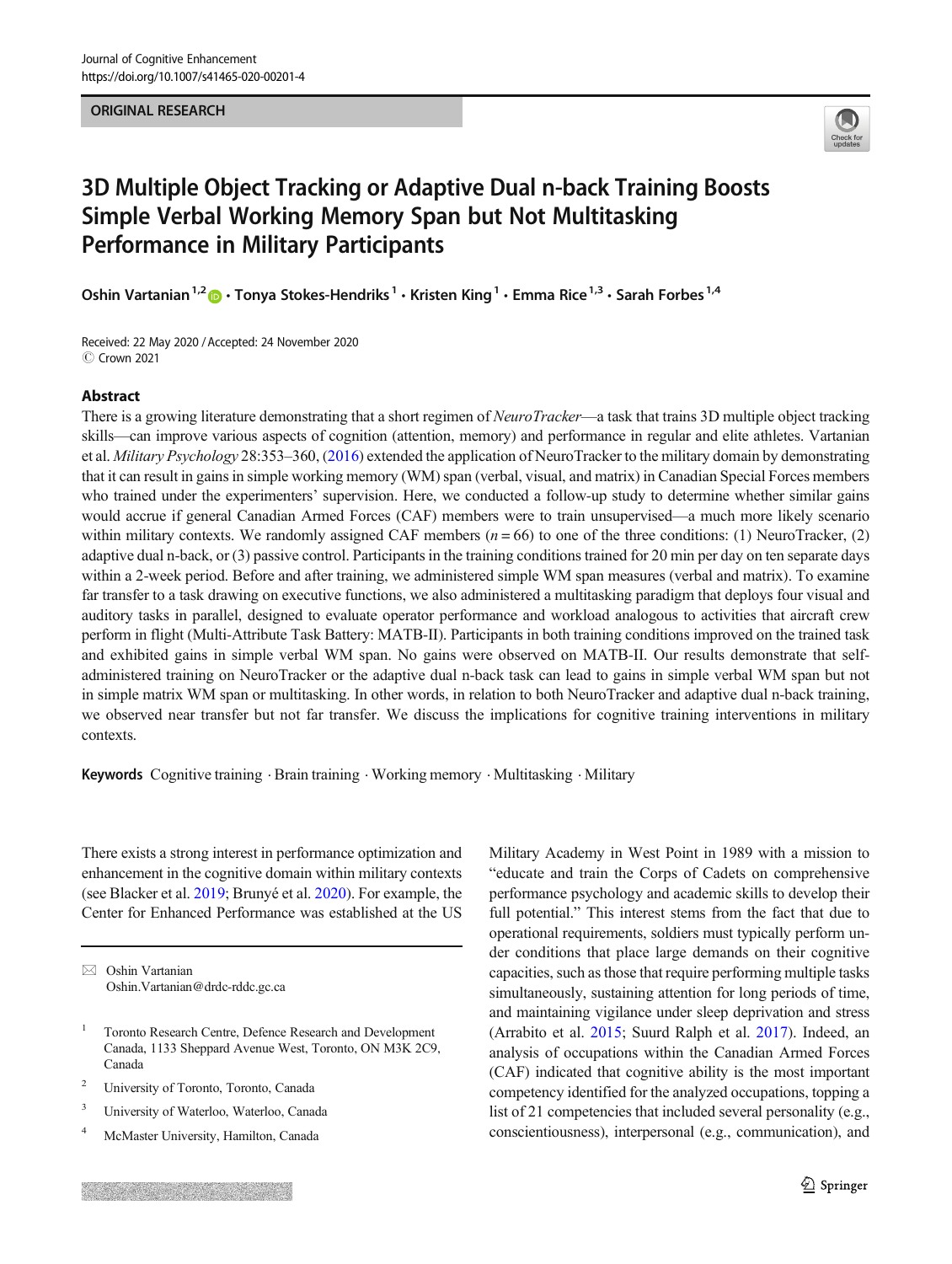organizational (e.g., leadership) factors (Kemp and St-Pierre [2009\)](#page-15-0). This high ranking is likely related to the relevance of domain-general cognitive abilities such as fluid intelligence to performance in many contexts, as well as the contribution of specific capacities to cognitive performance, such as the role of attentional control and inhibition in minimizing distraction when interference is high.

We begin with the assumption that training that can lead to improvements in specific cognitive capacities has the potential to improve performance on militarily-relevant tasks. For example, Biggs et al. [\(2015\)](#page-14-0) have demonstrated that inhibitory control training involving a novice untrained sample reduced civilian casualties by improving simulated shooting performance. In turn, Hamilton et al. ([2019\)](#page-14-0) focused on officers from a law enforcement agency and were able to show that training involving three tasks that focused on processing speed, attention to subtle details, and inhibitory control improved shoot/do not shoot decisions, demonstrating that the benefits of training can extend beyond novice persons to professionals in the domain. Similar training interventions can be envisioned for improving other aspects of executive functions (i.e., working memory (WM) updating, task switching), with potential downstream effects on tasks that typify performance in military environments, such as multitasking.

Recently, we have focused on NeuroTracker as a potential tool for improving cognitive performance and capacity among military members. This task trains 3D multiple object tracking skills by requiring that participants track four of eight spherical targets as they move through 3D space (Fig. 1). To do well, participants must pay selective attention to and track multiple objects moving within a three-dimensional space. A critical component of NeuroTracker is that it is adaptive, such that speed thresholds are adjusted dynamically in relation to performance. Substantial evidence from athletic domains suggests that NeuroTracker training results in improved 3D multiple object tracking, as measured by NeuroTracker. For example, the performance of professional athletes, elite amateurs, and non-athlete university students improved across sessions, with professional athletes exhibiting a steeper

learning slope than non-professional athletes as a function of training (Faubert [2013](#page-14-0); Faubert and Sidebottom [2012](#page-14-0)). In turn, Mangine et al. ([2014](#page-15-0)) measured visual tracking speed by administering NeuroTracker to twelve professional National Basketball Association (NBA) players in a single session before the start of the season and then assessed basketball-specific measures of performance during the course of the regular basketball season. They found that visual tracking speed was correlated with assists, steals, and assistto-turnover ratio measured during the NBA season, thereby establishing a link between NeuroTracker scores and athletic performance in actual games.

Of particular interest are more recent studies that have shown that NeuroTracker training is associated with better athletic performance. For example, Junyent et al. ([2015](#page-15-0)) found that the administration of NeuroTracker to a group of polo, taekwondo, and tennis athletes, sandwiched between pre-post assessments, led to improvements in visual acuity, stereopsis, contrast sensitivity, and saccadic movements. In turn, Romeas et al. [\(2016](#page-15-0)) examined essential soccer skills before and after a training protocol with three groups: NeuroTracker, active control (watching 3D soccer videos), or passive control (no contact) groups. The results demonstrated that the quality of decision-making for passing (appropriate vs. inappropriate) as rated by an experienced soccer coach was superior for the NeuroTracker group compared to the control groups, indicating that NeuroTracker training can transfer to rated field performance in athletes.

NeuroTracker training has also been shown to benefit specific aspects of WM. For example, Parsons et al. ([2016](#page-15-0)) have shown that ten NeuroTracker sessions can enhance scores on the letter-number sequence and spatial span subscales of the Wechsler Adult Intelligence Scale (WAIS, Wechsler [1997\)](#page-15-0). This is perhaps not surprising, given that maintaining and updating visuospatial information about the position and dynamics of targets in the face of distraction trains core components of WM (Conway et al. [2005\)](#page-14-0). In turn, Vartanian et al. [\(2016\)](#page-15-0) have demonstrated that compared to a condition training on the adaptive dual n-back task (a task designed to train



Fig. 1 Five steps of each trial in the NeuroTracker task. a Presentation phase where 8 spheres are shown in a 3D volume space, b indexing phase where 4 spheres (targets) change color (red) and are highlighted (halo) for 1 s, c movement phase where the targets indexed in stage b return to their original form and color and all spheres move for 8 s crisscrossing and bouncing off of each other and the virtual 3D volume cube walls that are not otherwise visible, d identification phase where the spheres come to a

halt and the observer has to identify the 4 spheres originally indexed in phase (b). The spheres are individually tagged with a number so the observer can give the number corresponding to the original targets, and e feedback phase where the participant is given information on the correct targets. Figure and caption reproduced by kind permission from Faubert ([2013](#page-14-0))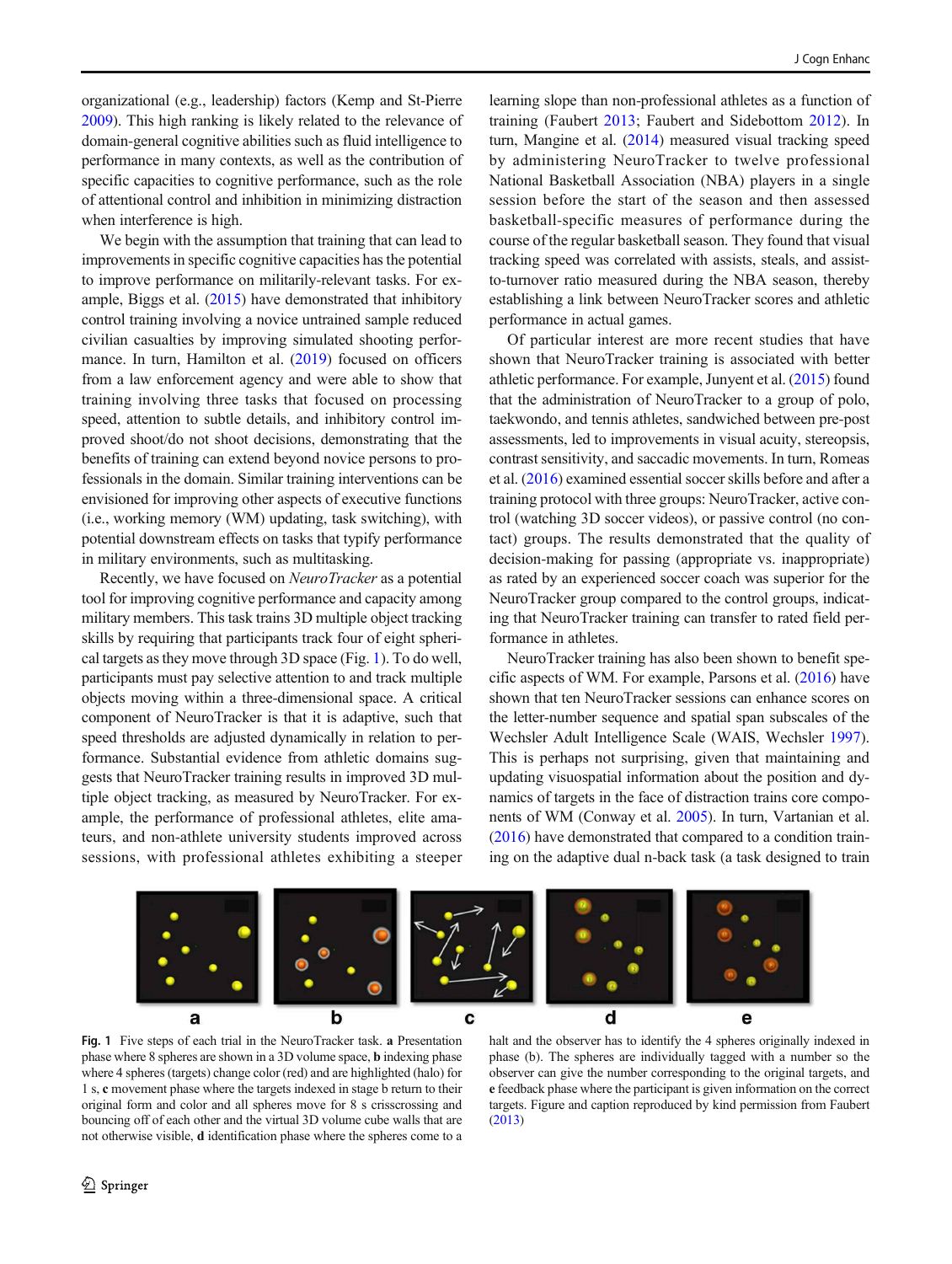the maintenance and updating aspects of WM) or a passive control condition, NeuroTracker training resulted in gains in simple WM verbal ( $d = .96$ ), visual ( $d = .60$ ), and matrix  $(d = .79)$  span. With the exception of simple visual WM span  $(d = .58)$ , the adaptive dual n-back condition resulted in gains of smaller magnitude in simple verbal WM span  $(d = .56)$  and simple matrix (i.e., spatial) WM span  $(d = .39)$ . In conjunction with recent evidence based on transfer to *n*-back performance (Harris et al. [2020a](#page-14-0)), these results suggest that multiple object tracking can be effective in increasing specific aspects of WM capacity, as measured by simple WM span tasks as well as the letter-number sequence and spatial span subscales of the WAIS.

To provide a more holistic overview of the efficacy of NeuroTracker as a training tool, we have used Barnett and Ceci's ([2002](#page-14-0)) framework to categorize the NeuroTracker literature to date in terms of nine relevant dimensions that are important in judging success of transfer. Having reviewed the transfer literature dating back to the early twentieth century, Barnett and Ceci ([2002](#page-14-0)) argued that an important reason why agreement regarding the success (or failure) of transfer has been difficult to achieve is that researchers have meant different things when they have used the term transfer—and by extension what is meant by far vs. near transfer. They argued that what the field needs is an agreed upon set of dimensions based on which researchers can specify the precise conditions that characterize each transfer scenario, thereby enabling informed discussion and inferences. Toward that end, we conducted a literature review and unearthed thirteen experiments in which NeuroTracker had been used for training purposes and assessed transfer to various outcome measures of interest (Table 1). We unearthed the relevant papers by conducting a search for "NeuroTracker" on MEDLINE, as well as by consulting the list of scientific studies posted on the manufacturer's website (<https://www.neurotrackerx.com>).<sup>1</sup> Barnett and Ceci [\(2002\)](#page-14-0) broke down their nine dimensions into two broad categories: Content and context. Three relevant content dimensions were used to specify what was transferred: (1) learned skill (what is the specificity/generality of the learned skill: procedure, representation, or general principle/heuristic), (2) performance change (the measure against which performance is measured: speed, accuracy, or approach to the task) , and (3) memory demands (does the transfer task requires the execution of a learned activity only, or are there additional memory demands: execute only, recognize, and execute or recall, recognize, and execute). In turn, six relevant context dimensions were used to specify the contextual conditions under which transfer was assessed: (4) knowledge domain

<sup>1</sup> Please note that we focused on published peer-reviewed and archived articles only. A far more extensive list of NeuroTracker transfer studies involving conference presentations, proceedings, etc. can be found at: [https://drive.](https://drive.google.com/file/d/11opgnL6lRmnlkW-pNmhqdB_6BZpLp52O/view) [google.com/file/d/11opgnL6lRmnlkW-pNmhqdB\\_6BZpLp52O/view.](https://drive.google.com/file/d/11opgnL6lRmnlkW-pNmhqdB_6BZpLp52O/view)

(are the training and transfer domains similar or different?), (5) physical context (did training and transfer testing occur in the same physical location?), (6) temporal context (what was the time lag between the end of training and transfer testing?), (7) functional context (which mindsets do the training and transfer skills evoke in the person?), (8) social context (are training and transfer testing administered individually or in groups?), and finally (9) modality (what are the modalities of the training and transfer tasks?).

An examination of Table 1 is useful because it can reveal features of studies in which the use of NeuroTracker as a training intervention led to successful transfer. Here we will not focus on studies for which we considered transfer to have been only partially successful (e.g., only successful when certain factors were controlled for, etc., see Table 1 for details). Instead, we will focus on those studies for which successful transfer was obtained. It appears that those studies can be grouped into three categories. One group focused on specific cognitive capacities such as inhibition (Spaner et al. [2019\)](#page-15-0) or WM capacity (Parsons et al. [2016;](#page-15-0) Vartanian et al. [2016\)](#page-15-0). Another set focused on various aspects of visual competence, including dynamic visual acuity, visual contrast sensitivity, saccadic fixation, and stereopsis (Junyent et al. [2015\)](#page-15-0), as well as resistance to the effects of physical fatigue on 3D multiple object tracking (Faubert and Barthes [2018](#page-14-0)). Finally, Romeas et al. [\(2016\)](#page-15-0) focused on the quality of decisionmaking for passing as rated by an experienced soccer coach. Aside from Romeas et al. [\(2016\)](#page-15-0) for which this information was unavailable, in all other cases of successful transfer, the gap between training and testing was not longer than 1 week. Thus, NeuroTracker training has shown promise in cases where one seeks transfer to outcome measures shortly after training, involving a host of target tasks such as cognitive capacities targeted by multiple object tracking (i.e., WM capacity, inhibition), visual competencies, resistance to the effects of physical fatigue, and rated decision-making in the athletic domain (i.e., passing in soccer).

## Present Experiment

Vartanian et al. ([2016](#page-15-0)) had left three questions unanswered. First, the sample in that study was comprised exclusively of Special Forces members. In Canada, members of the Special Forces undergo rigorous physical and psychological selection for inclusion in that elite group. Therefore, it is unknown whether training-related simple WM span gains observed in that group would be observed in general CAF members. Indeed, Blacker et al. [\(2019\)](#page-14-0) have noted that there are two possible scenarios for seeing improvement following cognitive training: magnification vs. compensation. According to magnification models, those with the most cognitive resources at baseline will gain more from training because they can learn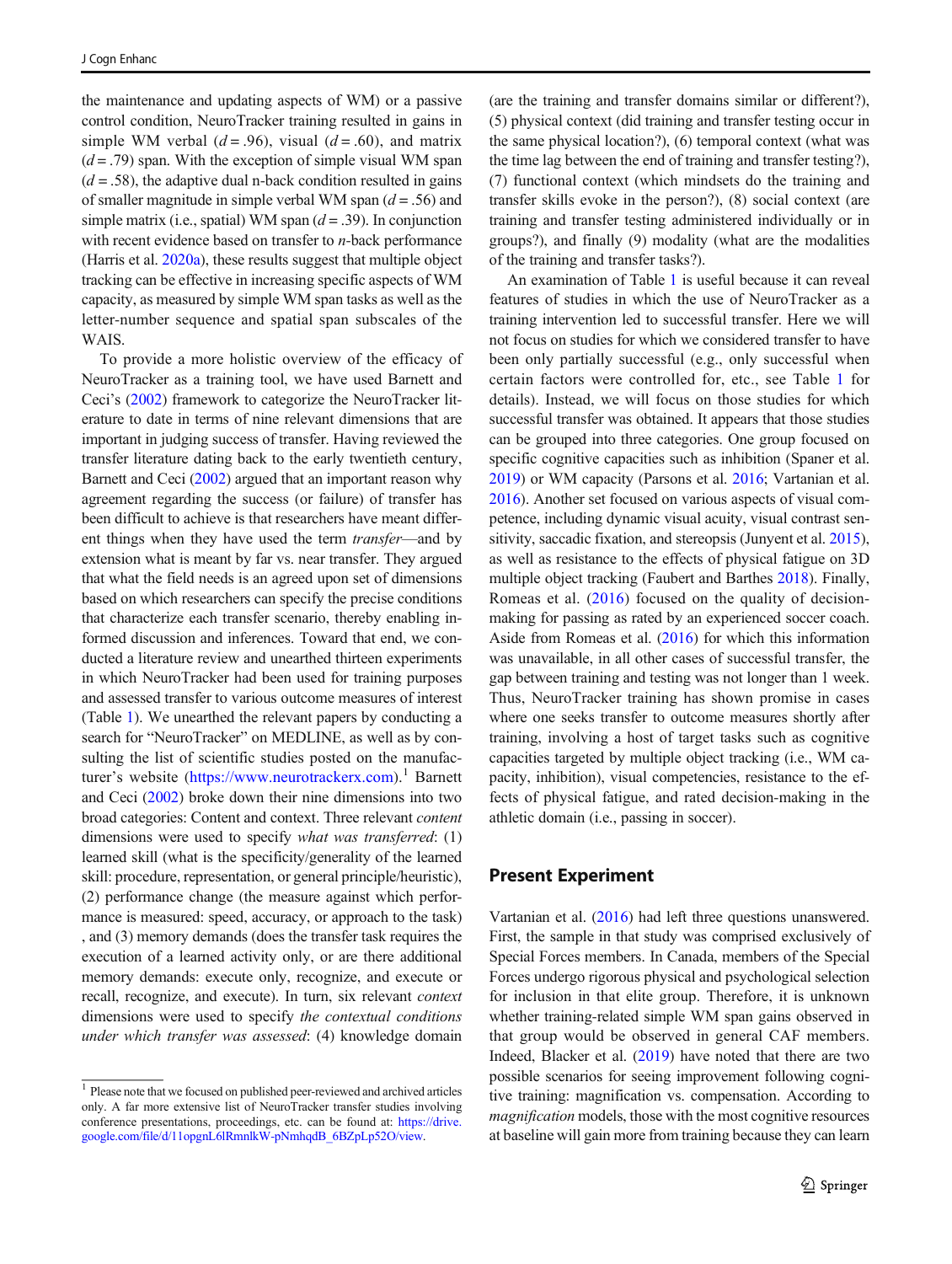| Table 1                                 | A taxonomy of NeuroTracker training studies                  |                  |                                       |                                   |                                                                                                                                    |                           |                     |                                                           |                                                    |                                                                                        |                                                              |
|-----------------------------------------|--------------------------------------------------------------|------------------|---------------------------------------|-----------------------------------|------------------------------------------------------------------------------------------------------------------------------------|---------------------------|---------------------|-----------------------------------------------------------|----------------------------------------------------|----------------------------------------------------------------------------------------|--------------------------------------------------------------|
| Experiment                              | Transfer task                                                | Learned<br>skill | Performance<br>change                 | demands<br>Memory                 | Knowledge domain                                                                                                                   | Physical<br>context       | Temporal<br>context | Functional<br>context                                     | context<br>Social                                  | Modality                                                                               | Transfer                                                     |
| Assed et al.<br>(2016)                  | 1) M&M Scale                                                 | Principle        | questionnaire<br>Self-report<br>score | $\sum_{i=1}^{n}$                  | self-perceived attention,<br>sustained attention to<br>Visuospatial memory &                                                       |                           | Unknown Unknown     | Game-like training<br>to self-report                      | individ-<br><b>ual</b><br><b>Both</b>              | paper-and-pencil<br>Computer to                                                        | individual<br>N/A - Case<br>study of<br>single               |
|                                         | 2) Quality of Life<br>Scale                                  | Principle        | questiomaire<br>Self-report<br>score  | $\stackrel{\triangle}{\geq}$      | self-perceived quality of life<br>sustained attention to<br>Visuospatial memory &                                                  |                           | Unknown Unknown     | Game-like training<br>to self-report                      | individ-<br>$\mathbb{R}$<br><b>Both</b>            | paper-and-pencil<br>Computer to                                                        | N/A - Case<br>study of<br>single                             |
|                                         | 3) Lipp Inventory of<br>for Adults (ISSL)<br>Stress Symptoms | Principle        | questionnaire<br>Self-report<br>score | $\sum_{i=1}^{n}$                  | sustained attention to<br>Visuospatial memory &<br>self-perceived stress                                                           | Unknown                   | Unknown             | Game-like training<br>to self-report                      | individ-<br>$_{\rm ud}$<br><b>Both</b>             | paper-and-pencil<br>Computer to                                                        | individual<br>individual<br>N/A - Case<br>study of<br>single |
|                                         | 4) PH9                                                       | Principle        | Test score                            | Unknown                           | intellectual performance<br>sustained attention to<br>Visuospatial memory &                                                        | Unknown                   | Unknown             | Game-like training<br>to academic<br>testing              | individ-<br>$\overline{\mathbf{a}}$<br><b>Both</b> | paper-and-pencil<br>Computer to                                                        | individual<br>N/A - Case<br>study of<br>single               |
|                                         | 5) Colored Trails Test Principle                             |                  | Time to complete                      | Execute<br>only                   | concentrated, sustained and<br>alternating attention &<br>sustained attention to<br>Visuospatial memory &<br>cognitive flexibility | Unknown                   | Unknown             | Game-like training<br>to academic<br>testing              | individ-<br><b>ual</b><br><b>Both</b>              | paper-and-pencil<br>Computer to                                                        | individual<br>N/A - Case<br>study of<br>single               |
|                                         | 6) Memo Checkup                                              | Principle        | processing speed<br>Accuracy &        | Execute<br>only                   | sustained attention to episodic<br>Visuospatial memory &<br>& working memory                                                       |                           | Unknown Unknown     | Game-like training<br>to academic<br>testing              | individ-<br><b>ual</b><br><b>Both</b>              | Computer to<br>computer                                                                | individual<br>N/A - Case<br>study of<br>single               |
| Faubert and<br><b>Barthes</b><br>(2018) | Neurotracker<br>1) Fatigued                                  | Principle        | Speed threshold                       | $\stackrel{\triangle}{\geq}$      | sustained attention to fatigued<br>visuospatial memory &<br>Visuospatial memory &<br>sustained attention                           | Locati-<br>Same<br>$\sin$ | Unknown             | Game-like training<br>to fatigued<br>game-like<br>testing | individ-<br>$\overline{\mathbf{a}}$<br>Both        | Screen while sitting<br>on exercise bike<br>to screen while<br>peddling on             | Successful                                                   |
| Fleddermann<br>(2019)<br>et al.         | 1) Processing speed<br>(2VT)                                 | Principle        | Time to complete                      | $\frac{\triangleleft}{\triangle}$ | sustained attention to<br>Visuospatial memory &<br>processing speed                                                                | Locati-<br>Same<br>$\sin$ | Unknown             | Game-like training<br>to academic<br>testing              | individ-<br>$\overline{\mathbf{a}}$<br><b>Both</b> | Computer with large<br>3D compatible<br>exercise bike<br>$\operatorname{TV}$ screen to | successful<br>Partially<br>$\widehat{\mathcal{E}}$           |
|                                         | 2) Memory span<br>$KAI-N$                                    | Principle        | Number of correct<br>repetitions      | Execute<br>only                   | sustained attention to verbal<br>Visuospatial memory &<br>memory                                                                   | Locati-<br>Same<br>$\sin$ | Unknown             | Game-like training<br>to academic<br>testing              | individ-<br>ual<br><b>Both</b>                     | Computer with large<br>paper-and-pencil<br>3D compatible<br>TV screen to<br>verbal     | Unsuccessful                                                 |
|                                         | 3) Working speed<br>$KAI-N$                                  | Principle        | Time to complete                      | $\sum_{i=1}^{n}$                  | sustained attention to<br>Visuospatial memory &<br>working speed                                                                   | Locati-<br>Same<br>$\sin$ | Unknown             | Game-like training<br>to academic<br>testing              | individ-<br><b>Tal</b><br><b>Both</b>              | Computer with large<br>3D compatible<br>TV screen to<br>verbal                         | Unsuccessful                                                 |
|                                         | 4) Sustained attention<br>$(d2-R)$                           | Principle        |                                       | $\sum_{i=1}^{n}$                  | sustained attention to<br>Visuospatial memory &                                                                                    |                           | Unknown             |                                                           |                                                    | Computer with large<br>3D compatible                                                   |                                                              |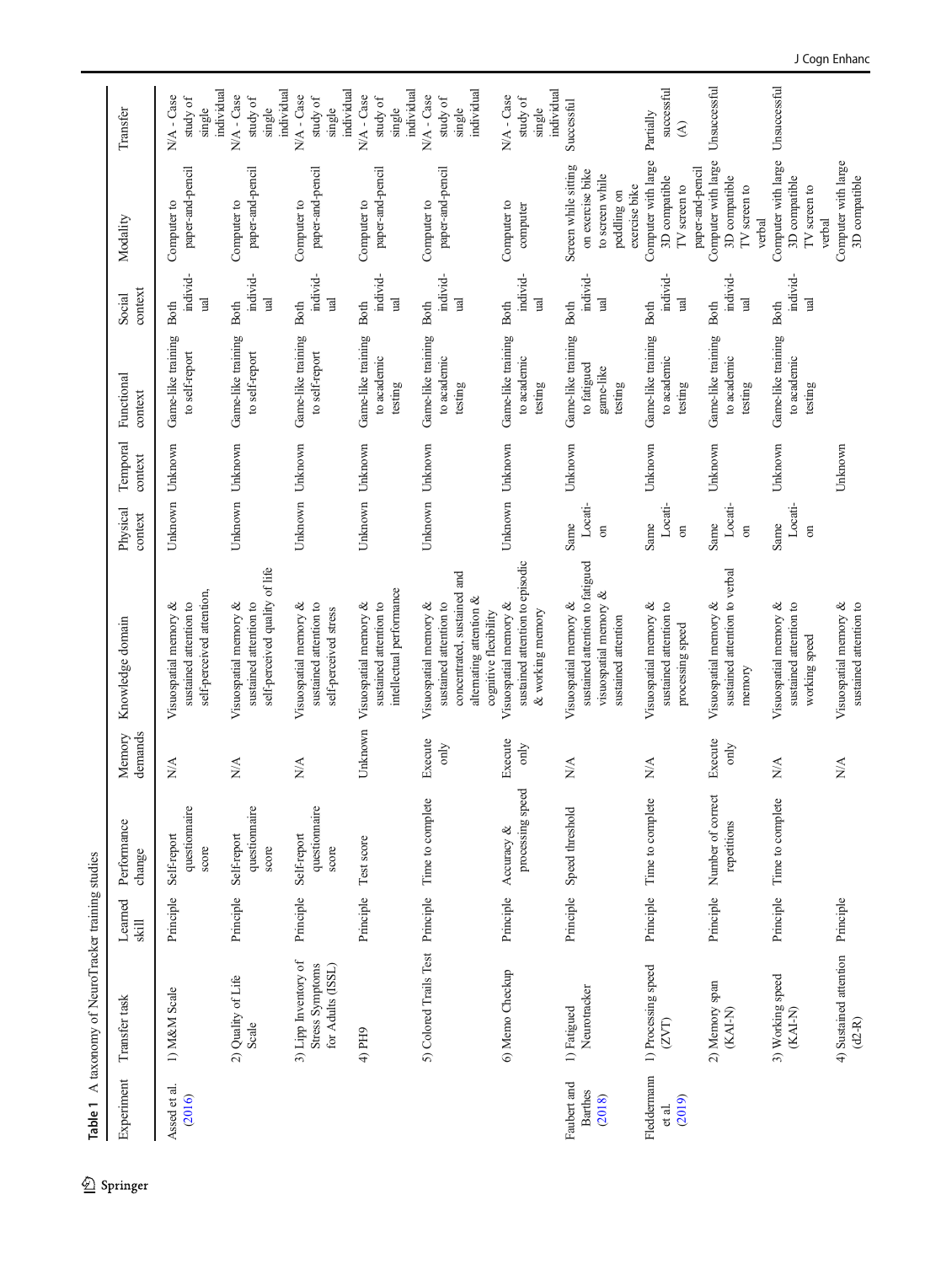| to athletic<br>military<br>testing<br>testing<br>testing<br>testing<br>to task<br>testing<br>testing<br>testing<br>testing<br>testing<br>testing<br>testing<br>Unknown<br>Unknown<br>Unknown<br>Unknown<br><1 week<br><1 week<br><1 week<br><1 week<br><1 week<br>$\rm days$<br>days<br>days<br>$12 - 13$<br>$12 - 13$<br>$12 - 13$<br>Locati-<br>Locati-<br>Locati-<br>Locati-<br>Locati-<br>Locati-<br>Locati-<br>Different<br>Different<br>Different<br>Different<br>Different<br>tions<br>$loca-$<br>loca-<br>$loca-$<br>loca-<br>$loca-$<br>tion<br>tion<br>tion<br>tion<br>Same<br>Same<br>Same<br>Same<br>Same<br>Same<br>Same<br>$\sin$<br>$\overline{\mathrm{m}}$<br>$\overline{\mathrm{m}}$<br>$\overline{\mathrm{m}}$<br>$\sin$<br>$\sin$<br>$\sin$<br>sustained attention to multiple<br>sustained attention to auditory<br>sustained attention to athletic<br>sustained attention to visual<br>sustained attention to visual<br>sustained attention to visual<br>sustained attention to visual<br>sustained attention to visual<br>ability under time pressure<br>sustained attention to gaze<br>working memory capacity<br>working memory capacity<br>working memory capacity<br>attention & concentration<br>working memory, visual<br>Visuospatial memory &<br>Visuospatial memory &<br>Visuospatial memory &<br>sustained attention to<br>Visuospatial memory &<br>sustained attention to<br>sustained attention to<br>Visuospatial memory &<br>Visuospatial memory &<br>Visuospatial memory &<br>Visuospatial memory &<br>Visuospatial memory &<br>Visuospatial memory &<br>Visuospatial memory &<br>Visuospatial memory &<br>working memory &<br>object tracking<br>performance<br>multitasking<br>strategy<br>Execute<br>Execute<br>Execute<br>Execute<br>Execute<br>only<br>only<br>$\sin$<br>only<br>$\sin$<br>N/A<br>$\lessapprox$<br>N/A<br>$N\!A$<br>NA<br>$\stackrel{\triangle}{\geq}$<br>$\mathbb{N}$<br>specific errors &<br>Performance score<br>program output)<br>Gaze duration and<br>Overall score from<br>the three aspects<br>of the recall task<br>Percentage correct<br>between targets<br>Percentage correct<br>Percentage correct<br>Accuracy and RT<br>Principle Accuracy and RT<br>Accuracy and RT<br>Processed target<br>Jumping height,<br>(eye tracker)<br>(from MOT<br>objects and<br>volleyball-<br>accuracy<br>switches<br>decision<br>Accuracy<br>Accuracy<br>errors<br>Principle<br>Principle<br>Principle<br>Principle<br>Principle<br>Principle<br>Principle<br>Principle<br>Principle<br>Principle<br>Principle<br>5) Volleyball-specific<br>1) Static visual acuity<br>block decision task<br>peripheral stimulus<br>recall and auditory<br>4) Saccadic fixations<br>2) Eye gaze tracking<br>while completing<br>3) Concurrent route<br>Tracking (MOT)<br>Tracking (MOT)<br>1) Multiple Object<br>1) Multiple Object<br>monitoring task<br>2) Dynamic visual<br>3) Visual contrast<br>5) Response to<br>sensitivity<br>(near, far)<br>2) N-Back<br>2) N-back<br>acuity<br>NOT<br>Junyent et al.<br>Harris et al.<br>Harris et al.<br>(2020 <sub>b</sub> )<br>(2020a)<br>(2015) | Experiment | Transfer task | Learned<br>$\sin$ | Performance<br>change | demands<br>Memory | Knowledge domain | Physical<br>context | Temporal<br>context | Functional<br>context             | context<br>Social          | Modality                         | Transfer                                |
|-------------------------------------------------------------------------------------------------------------------------------------------------------------------------------------------------------------------------------------------------------------------------------------------------------------------------------------------------------------------------------------------------------------------------------------------------------------------------------------------------------------------------------------------------------------------------------------------------------------------------------------------------------------------------------------------------------------------------------------------------------------------------------------------------------------------------------------------------------------------------------------------------------------------------------------------------------------------------------------------------------------------------------------------------------------------------------------------------------------------------------------------------------------------------------------------------------------------------------------------------------------------------------------------------------------------------------------------------------------------------------------------------------------------------------------------------------------------------------------------------------------------------------------------------------------------------------------------------------------------------------------------------------------------------------------------------------------------------------------------------------------------------------------------------------------------------------------------------------------------------------------------------------------------------------------------------------------------------------------------------------------------------------------------------------------------------------------------------------------------------------------------------------------------------------------------------------------------------------------------------------------------------------------------------------------------------------------------------------------------------------------------------------------------------------------------------------------------------------------------------------------------------------------------------------------------------------------------------------------------------------------------------------------------------------------------------------------------------------------------------------------------------------------------------------------------------------------------------------------------------------------------------------------------------------------------------------------------------------------------------------------------------------------------------------------------------------------------------------------------------------------|------------|---------------|-------------------|-----------------------|-------------------|------------------|---------------------|---------------------|-----------------------------------|----------------------------|----------------------------------|-----------------------------------------|
|                                                                                                                                                                                                                                                                                                                                                                                                                                                                                                                                                                                                                                                                                                                                                                                                                                                                                                                                                                                                                                                                                                                                                                                                                                                                                                                                                                                                                                                                                                                                                                                                                                                                                                                                                                                                                                                                                                                                                                                                                                                                                                                                                                                                                                                                                                                                                                                                                                                                                                                                                                                                                                                                                                                                                                                                                                                                                                                                                                                                                                                                                                                                     |            |               |                   |                       |                   |                  |                     |                     | Game-like training<br>to academic | individ-<br><b>Both</b>    | paper-and-pencil<br>IV screen to | successful<br>Partially                 |
|                                                                                                                                                                                                                                                                                                                                                                                                                                                                                                                                                                                                                                                                                                                                                                                                                                                                                                                                                                                                                                                                                                                                                                                                                                                                                                                                                                                                                                                                                                                                                                                                                                                                                                                                                                                                                                                                                                                                                                                                                                                                                                                                                                                                                                                                                                                                                                                                                                                                                                                                                                                                                                                                                                                                                                                                                                                                                                                                                                                                                                                                                                                                     |            |               |                   |                       |                   |                  |                     |                     |                                   | $\mathbb{E}$               |                                  | $\mathfrak{D}$                          |
|                                                                                                                                                                                                                                                                                                                                                                                                                                                                                                                                                                                                                                                                                                                                                                                                                                                                                                                                                                                                                                                                                                                                                                                                                                                                                                                                                                                                                                                                                                                                                                                                                                                                                                                                                                                                                                                                                                                                                                                                                                                                                                                                                                                                                                                                                                                                                                                                                                                                                                                                                                                                                                                                                                                                                                                                                                                                                                                                                                                                                                                                                                                                     |            |               |                   |                       |                   |                  |                     |                     | Game-like training                | <b>Both</b>                | Computer with large              | Not                                     |
|                                                                                                                                                                                                                                                                                                                                                                                                                                                                                                                                                                                                                                                                                                                                                                                                                                                                                                                                                                                                                                                                                                                                                                                                                                                                                                                                                                                                                                                                                                                                                                                                                                                                                                                                                                                                                                                                                                                                                                                                                                                                                                                                                                                                                                                                                                                                                                                                                                                                                                                                                                                                                                                                                                                                                                                                                                                                                                                                                                                                                                                                                                                                     |            |               |                   |                       |                   |                  |                     |                     |                                   | individ-<br>$\overline{a}$ | 3D compatible<br>TV screen to    | successful                              |
|                                                                                                                                                                                                                                                                                                                                                                                                                                                                                                                                                                                                                                                                                                                                                                                                                                                                                                                                                                                                                                                                                                                                                                                                                                                                                                                                                                                                                                                                                                                                                                                                                                                                                                                                                                                                                                                                                                                                                                                                                                                                                                                                                                                                                                                                                                                                                                                                                                                                                                                                                                                                                                                                                                                                                                                                                                                                                                                                                                                                                                                                                                                                     |            |               |                   |                       |                   |                  |                     |                     |                                   |                            | physical                         |                                         |
|                                                                                                                                                                                                                                                                                                                                                                                                                                                                                                                                                                                                                                                                                                                                                                                                                                                                                                                                                                                                                                                                                                                                                                                                                                                                                                                                                                                                                                                                                                                                                                                                                                                                                                                                                                                                                                                                                                                                                                                                                                                                                                                                                                                                                                                                                                                                                                                                                                                                                                                                                                                                                                                                                                                                                                                                                                                                                                                                                                                                                                                                                                                                     |            |               |                   |                       |                   |                  |                     |                     | Game-like training                | <b>Both</b>                | Large screen using a             | Partially                               |
|                                                                                                                                                                                                                                                                                                                                                                                                                                                                                                                                                                                                                                                                                                                                                                                                                                                                                                                                                                                                                                                                                                                                                                                                                                                                                                                                                                                                                                                                                                                                                                                                                                                                                                                                                                                                                                                                                                                                                                                                                                                                                                                                                                                                                                                                                                                                                                                                                                                                                                                                                                                                                                                                                                                                                                                                                                                                                                                                                                                                                                                                                                                                     |            |               |                   |                       |                   |                  |                     |                     | to game-like                      | individ-                   | 3D projector to                  | successful                              |
|                                                                                                                                                                                                                                                                                                                                                                                                                                                                                                                                                                                                                                                                                                                                                                                                                                                                                                                                                                                                                                                                                                                                                                                                                                                                                                                                                                                                                                                                                                                                                                                                                                                                                                                                                                                                                                                                                                                                                                                                                                                                                                                                                                                                                                                                                                                                                                                                                                                                                                                                                                                                                                                                                                                                                                                                                                                                                                                                                                                                                                                                                                                                     |            |               |                   |                       |                   |                  |                     |                     | Game-like training                | $_{\rm nd}$<br>Both        | Large screen using a<br>computer | Unsuccessful<br>$\widehat{\mathcal{E}}$ |
|                                                                                                                                                                                                                                                                                                                                                                                                                                                                                                                                                                                                                                                                                                                                                                                                                                                                                                                                                                                                                                                                                                                                                                                                                                                                                                                                                                                                                                                                                                                                                                                                                                                                                                                                                                                                                                                                                                                                                                                                                                                                                                                                                                                                                                                                                                                                                                                                                                                                                                                                                                                                                                                                                                                                                                                                                                                                                                                                                                                                                                                                                                                                     |            |               |                   |                       |                   |                  |                     |                     | to game-like                      | individ-                   | 3D projector to                  |                                         |
|                                                                                                                                                                                                                                                                                                                                                                                                                                                                                                                                                                                                                                                                                                                                                                                                                                                                                                                                                                                                                                                                                                                                                                                                                                                                                                                                                                                                                                                                                                                                                                                                                                                                                                                                                                                                                                                                                                                                                                                                                                                                                                                                                                                                                                                                                                                                                                                                                                                                                                                                                                                                                                                                                                                                                                                                                                                                                                                                                                                                                                                                                                                                     |            |               |                   |                       |                   |                  |                     |                     |                                   | $_{\rm nd}$                | computer                         |                                         |
|                                                                                                                                                                                                                                                                                                                                                                                                                                                                                                                                                                                                                                                                                                                                                                                                                                                                                                                                                                                                                                                                                                                                                                                                                                                                                                                                                                                                                                                                                                                                                                                                                                                                                                                                                                                                                                                                                                                                                                                                                                                                                                                                                                                                                                                                                                                                                                                                                                                                                                                                                                                                                                                                                                                                                                                                                                                                                                                                                                                                                                                                                                                                     |            |               |                   |                       |                   |                  |                     |                     | Game-like training                | <b>Both</b>                | Large screen using a             | Partially                               |
|                                                                                                                                                                                                                                                                                                                                                                                                                                                                                                                                                                                                                                                                                                                                                                                                                                                                                                                                                                                                                                                                                                                                                                                                                                                                                                                                                                                                                                                                                                                                                                                                                                                                                                                                                                                                                                                                                                                                                                                                                                                                                                                                                                                                                                                                                                                                                                                                                                                                                                                                                                                                                                                                                                                                                                                                                                                                                                                                                                                                                                                                                                                                     |            |               |                   |                       |                   |                  |                     |                     | to game-like                      | individ-                   | 3D projector to                  | successful                              |
|                                                                                                                                                                                                                                                                                                                                                                                                                                                                                                                                                                                                                                                                                                                                                                                                                                                                                                                                                                                                                                                                                                                                                                                                                                                                                                                                                                                                                                                                                                                                                                                                                                                                                                                                                                                                                                                                                                                                                                                                                                                                                                                                                                                                                                                                                                                                                                                                                                                                                                                                                                                                                                                                                                                                                                                                                                                                                                                                                                                                                                                                                                                                     |            |               |                   |                       |                   |                  |                     |                     |                                   | $\overline{\mathbf{u}}$    | computer                         | $\widehat{\mathcal{E}}$                 |
|                                                                                                                                                                                                                                                                                                                                                                                                                                                                                                                                                                                                                                                                                                                                                                                                                                                                                                                                                                                                                                                                                                                                                                                                                                                                                                                                                                                                                                                                                                                                                                                                                                                                                                                                                                                                                                                                                                                                                                                                                                                                                                                                                                                                                                                                                                                                                                                                                                                                                                                                                                                                                                                                                                                                                                                                                                                                                                                                                                                                                                                                                                                                     |            |               |                   |                       |                   |                  |                     |                     | Game-like training                | <b>Both</b>                | large screen using a             | Unsuccessful                            |
|                                                                                                                                                                                                                                                                                                                                                                                                                                                                                                                                                                                                                                                                                                                                                                                                                                                                                                                                                                                                                                                                                                                                                                                                                                                                                                                                                                                                                                                                                                                                                                                                                                                                                                                                                                                                                                                                                                                                                                                                                                                                                                                                                                                                                                                                                                                                                                                                                                                                                                                                                                                                                                                                                                                                                                                                                                                                                                                                                                                                                                                                                                                                     |            |               |                   |                       |                   |                  |                     |                     | to game-like                      | individ-                   | 3D projector to                  |                                         |
|                                                                                                                                                                                                                                                                                                                                                                                                                                                                                                                                                                                                                                                                                                                                                                                                                                                                                                                                                                                                                                                                                                                                                                                                                                                                                                                                                                                                                                                                                                                                                                                                                                                                                                                                                                                                                                                                                                                                                                                                                                                                                                                                                                                                                                                                                                                                                                                                                                                                                                                                                                                                                                                                                                                                                                                                                                                                                                                                                                                                                                                                                                                                     |            |               |                   |                       |                   |                  |                     |                     |                                   | $\overline{\mathbf{a}}$    | computer                         |                                         |
|                                                                                                                                                                                                                                                                                                                                                                                                                                                                                                                                                                                                                                                                                                                                                                                                                                                                                                                                                                                                                                                                                                                                                                                                                                                                                                                                                                                                                                                                                                                                                                                                                                                                                                                                                                                                                                                                                                                                                                                                                                                                                                                                                                                                                                                                                                                                                                                                                                                                                                                                                                                                                                                                                                                                                                                                                                                                                                                                                                                                                                                                                                                                     |            |               |                   |                       |                   |                  |                     |                     | Game-like training                | <b>Both</b>                | large screen using a             | Partially                               |
|                                                                                                                                                                                                                                                                                                                                                                                                                                                                                                                                                                                                                                                                                                                                                                                                                                                                                                                                                                                                                                                                                                                                                                                                                                                                                                                                                                                                                                                                                                                                                                                                                                                                                                                                                                                                                                                                                                                                                                                                                                                                                                                                                                                                                                                                                                                                                                                                                                                                                                                                                                                                                                                                                                                                                                                                                                                                                                                                                                                                                                                                                                                                     |            |               |                   |                       |                   |                  |                     |                     | to game-like                      | individ-                   | 3D projector to                  | successful                              |
|                                                                                                                                                                                                                                                                                                                                                                                                                                                                                                                                                                                                                                                                                                                                                                                                                                                                                                                                                                                                                                                                                                                                                                                                                                                                                                                                                                                                                                                                                                                                                                                                                                                                                                                                                                                                                                                                                                                                                                                                                                                                                                                                                                                                                                                                                                                                                                                                                                                                                                                                                                                                                                                                                                                                                                                                                                                                                                                                                                                                                                                                                                                                     |            |               |                   |                       |                   |                  |                     |                     |                                   | $\overline{\mathbf{u}}$    | computer                         | $\widehat{\mathcal{E}}$                 |
|                                                                                                                                                                                                                                                                                                                                                                                                                                                                                                                                                                                                                                                                                                                                                                                                                                                                                                                                                                                                                                                                                                                                                                                                                                                                                                                                                                                                                                                                                                                                                                                                                                                                                                                                                                                                                                                                                                                                                                                                                                                                                                                                                                                                                                                                                                                                                                                                                                                                                                                                                                                                                                                                                                                                                                                                                                                                                                                                                                                                                                                                                                                                     |            |               |                   |                       |                   |                  |                     |                     | Game-like training                | <b>Both</b>                | large screen using a             | Unsuccessful                            |
|                                                                                                                                                                                                                                                                                                                                                                                                                                                                                                                                                                                                                                                                                                                                                                                                                                                                                                                                                                                                                                                                                                                                                                                                                                                                                                                                                                                                                                                                                                                                                                                                                                                                                                                                                                                                                                                                                                                                                                                                                                                                                                                                                                                                                                                                                                                                                                                                                                                                                                                                                                                                                                                                                                                                                                                                                                                                                                                                                                                                                                                                                                                                     |            |               |                   |                       |                   |                  |                     |                     |                                   | individ-                   | 3D projector to                  |                                         |
|                                                                                                                                                                                                                                                                                                                                                                                                                                                                                                                                                                                                                                                                                                                                                                                                                                                                                                                                                                                                                                                                                                                                                                                                                                                                                                                                                                                                                                                                                                                                                                                                                                                                                                                                                                                                                                                                                                                                                                                                                                                                                                                                                                                                                                                                                                                                                                                                                                                                                                                                                                                                                                                                                                                                                                                                                                                                                                                                                                                                                                                                                                                                     |            |               |                   |                       |                   |                  |                     |                     | representative                    | <b>Tal</b>                 | large projector                  |                                         |
|                                                                                                                                                                                                                                                                                                                                                                                                                                                                                                                                                                                                                                                                                                                                                                                                                                                                                                                                                                                                                                                                                                                                                                                                                                                                                                                                                                                                                                                                                                                                                                                                                                                                                                                                                                                                                                                                                                                                                                                                                                                                                                                                                                                                                                                                                                                                                                                                                                                                                                                                                                                                                                                                                                                                                                                                                                                                                                                                                                                                                                                                                                                                     |            |               |                   |                       |                   |                  |                     |                     | of real-world                     |                            | screen                           |                                         |
|                                                                                                                                                                                                                                                                                                                                                                                                                                                                                                                                                                                                                                                                                                                                                                                                                                                                                                                                                                                                                                                                                                                                                                                                                                                                                                                                                                                                                                                                                                                                                                                                                                                                                                                                                                                                                                                                                                                                                                                                                                                                                                                                                                                                                                                                                                                                                                                                                                                                                                                                                                                                                                                                                                                                                                                                                                                                                                                                                                                                                                                                                                                                     |            |               |                   |                       |                   |                  |                     |                     | activities                        |                            |                                  |                                         |
|                                                                                                                                                                                                                                                                                                                                                                                                                                                                                                                                                                                                                                                                                                                                                                                                                                                                                                                                                                                                                                                                                                                                                                                                                                                                                                                                                                                                                                                                                                                                                                                                                                                                                                                                                                                                                                                                                                                                                                                                                                                                                                                                                                                                                                                                                                                                                                                                                                                                                                                                                                                                                                                                                                                                                                                                                                                                                                                                                                                                                                                                                                                                     |            |               |                   |                       |                   |                  |                     |                     | Game-like training                | <b>Both</b>                | Computer to                      | Successful                              |
|                                                                                                                                                                                                                                                                                                                                                                                                                                                                                                                                                                                                                                                                                                                                                                                                                                                                                                                                                                                                                                                                                                                                                                                                                                                                                                                                                                                                                                                                                                                                                                                                                                                                                                                                                                                                                                                                                                                                                                                                                                                                                                                                                                                                                                                                                                                                                                                                                                                                                                                                                                                                                                                                                                                                                                                                                                                                                                                                                                                                                                                                                                                                     |            |               |                   |                       |                   |                  |                     |                     | to academic                       | individ-                   | paper-and-pencil                 |                                         |
|                                                                                                                                                                                                                                                                                                                                                                                                                                                                                                                                                                                                                                                                                                                                                                                                                                                                                                                                                                                                                                                                                                                                                                                                                                                                                                                                                                                                                                                                                                                                                                                                                                                                                                                                                                                                                                                                                                                                                                                                                                                                                                                                                                                                                                                                                                                                                                                                                                                                                                                                                                                                                                                                                                                                                                                                                                                                                                                                                                                                                                                                                                                                     |            |               |                   |                       |                   |                  |                     |                     |                                   | $_{\rm ud}$                |                                  |                                         |
|                                                                                                                                                                                                                                                                                                                                                                                                                                                                                                                                                                                                                                                                                                                                                                                                                                                                                                                                                                                                                                                                                                                                                                                                                                                                                                                                                                                                                                                                                                                                                                                                                                                                                                                                                                                                                                                                                                                                                                                                                                                                                                                                                                                                                                                                                                                                                                                                                                                                                                                                                                                                                                                                                                                                                                                                                                                                                                                                                                                                                                                                                                                                     |            |               |                   |                       |                   |                  |                     |                     | Game-like training                | <b>Both</b>                | Computer to                      | Successful                              |
|                                                                                                                                                                                                                                                                                                                                                                                                                                                                                                                                                                                                                                                                                                                                                                                                                                                                                                                                                                                                                                                                                                                                                                                                                                                                                                                                                                                                                                                                                                                                                                                                                                                                                                                                                                                                                                                                                                                                                                                                                                                                                                                                                                                                                                                                                                                                                                                                                                                                                                                                                                                                                                                                                                                                                                                                                                                                                                                                                                                                                                                                                                                                     |            |               |                   |                       |                   |                  |                     |                     | to academic                       | individ-                   | computer                         |                                         |
|                                                                                                                                                                                                                                                                                                                                                                                                                                                                                                                                                                                                                                                                                                                                                                                                                                                                                                                                                                                                                                                                                                                                                                                                                                                                                                                                                                                                                                                                                                                                                                                                                                                                                                                                                                                                                                                                                                                                                                                                                                                                                                                                                                                                                                                                                                                                                                                                                                                                                                                                                                                                                                                                                                                                                                                                                                                                                                                                                                                                                                                                                                                                     |            |               |                   |                       |                   |                  |                     |                     | Game-like training                | ual<br><b>Both</b>         | Computer to                      | Successful                              |
|                                                                                                                                                                                                                                                                                                                                                                                                                                                                                                                                                                                                                                                                                                                                                                                                                                                                                                                                                                                                                                                                                                                                                                                                                                                                                                                                                                                                                                                                                                                                                                                                                                                                                                                                                                                                                                                                                                                                                                                                                                                                                                                                                                                                                                                                                                                                                                                                                                                                                                                                                                                                                                                                                                                                                                                                                                                                                                                                                                                                                                                                                                                                     |            |               |                   |                       |                   |                  |                     |                     | to academic                       | individ-                   | computer                         |                                         |
|                                                                                                                                                                                                                                                                                                                                                                                                                                                                                                                                                                                                                                                                                                                                                                                                                                                                                                                                                                                                                                                                                                                                                                                                                                                                                                                                                                                                                                                                                                                                                                                                                                                                                                                                                                                                                                                                                                                                                                                                                                                                                                                                                                                                                                                                                                                                                                                                                                                                                                                                                                                                                                                                                                                                                                                                                                                                                                                                                                                                                                                                                                                                     |            |               |                   |                       |                   |                  |                     |                     |                                   | <b>ual</b>                 |                                  |                                         |
|                                                                                                                                                                                                                                                                                                                                                                                                                                                                                                                                                                                                                                                                                                                                                                                                                                                                                                                                                                                                                                                                                                                                                                                                                                                                                                                                                                                                                                                                                                                                                                                                                                                                                                                                                                                                                                                                                                                                                                                                                                                                                                                                                                                                                                                                                                                                                                                                                                                                                                                                                                                                                                                                                                                                                                                                                                                                                                                                                                                                                                                                                                                                     |            |               |                   |                       |                   |                  |                     |                     | Game-like training<br>to academic | individ-<br><b>Both</b>    | paper-and-pencil<br>Computer to  | Successful                              |
|                                                                                                                                                                                                                                                                                                                                                                                                                                                                                                                                                                                                                                                                                                                                                                                                                                                                                                                                                                                                                                                                                                                                                                                                                                                                                                                                                                                                                                                                                                                                                                                                                                                                                                                                                                                                                                                                                                                                                                                                                                                                                                                                                                                                                                                                                                                                                                                                                                                                                                                                                                                                                                                                                                                                                                                                                                                                                                                                                                                                                                                                                                                                     |            |               |                   |                       |                   |                  |                     |                     |                                   | <b>Tall</b>                |                                  |                                         |
|                                                                                                                                                                                                                                                                                                                                                                                                                                                                                                                                                                                                                                                                                                                                                                                                                                                                                                                                                                                                                                                                                                                                                                                                                                                                                                                                                                                                                                                                                                                                                                                                                                                                                                                                                                                                                                                                                                                                                                                                                                                                                                                                                                                                                                                                                                                                                                                                                                                                                                                                                                                                                                                                                                                                                                                                                                                                                                                                                                                                                                                                                                                                     |            |               |                   |                       |                   |                  |                     |                     |                                   |                            | Computer to                      | Unsuccessful                            |
|                                                                                                                                                                                                                                                                                                                                                                                                                                                                                                                                                                                                                                                                                                                                                                                                                                                                                                                                                                                                                                                                                                                                                                                                                                                                                                                                                                                                                                                                                                                                                                                                                                                                                                                                                                                                                                                                                                                                                                                                                                                                                                                                                                                                                                                                                                                                                                                                                                                                                                                                                                                                                                                                                                                                                                                                                                                                                                                                                                                                                                                                                                                                     |            |               |                   |                       |                   |                  |                     |                     |                                   |                            | computer                         |                                         |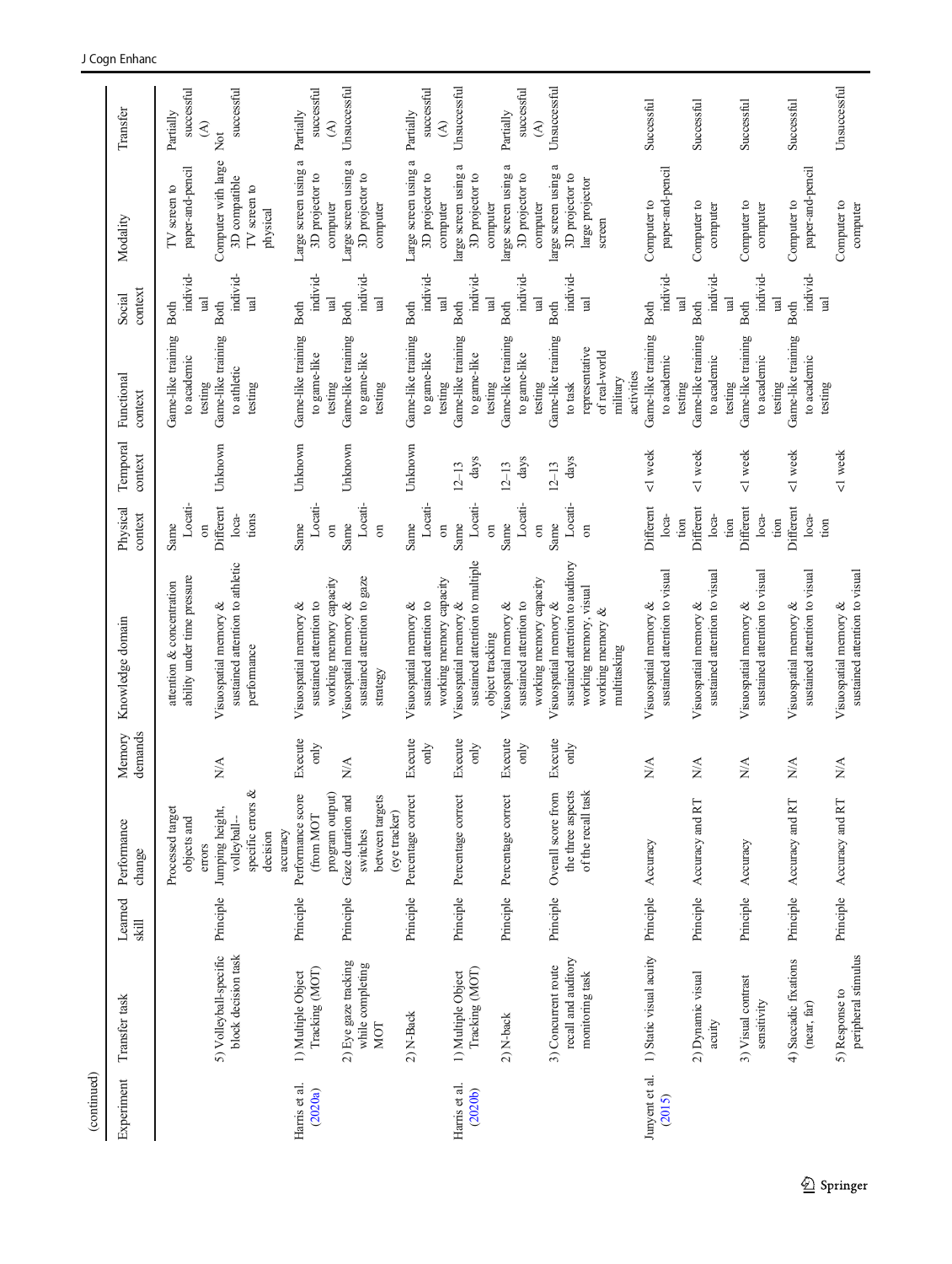| (continued)       |                                   |                   |                                    |                                 |                                                          |                            |                     |                                              |                                                    |                          |                          |
|-------------------|-----------------------------------|-------------------|------------------------------------|---------------------------------|----------------------------------------------------------|----------------------------|---------------------|----------------------------------------------|----------------------------------------------------|--------------------------|--------------------------|
| Experiment        | Transfer task                     | Learned<br>$\sin$ | Performance<br>change              | demands<br>Memory               | Knowledge domain                                         | Physical<br>context        | Temporal<br>context | Functional<br>context                        | context<br>Social                                  | Modality                 | Transfer                 |
|                   |                                   |                   |                                    |                                 |                                                          | Different<br>loca-<br>tion |                     | Game-like training<br>to academic<br>testing | individ-<br>$\overline{\mathbf{u}}$<br><b>Both</b> |                          |                          |
|                   | 6) Stereopsis                     | Principle         | Accuracy                           | $N\!A$                          | sustained attention to visual<br>Visuospatial memory &   | Different<br>$loca-$       | <1 week             | Game-like training<br>to academic            | individ-<br><b>Both</b>                            | Computer to<br>computer  | Successful               |
|                   | 7) Selective focused              | Principle         | Accuracy and RT                    | N/A                             | Visuospatial memory &                                    | Different<br>tion          | <1 week             | Game-like training<br>testing                | <b>Tal</b><br><b>Both</b>                          | Computer to              | Unsuccessful             |
|                   | attention                         |                   |                                    |                                 | sustained attention to visual                            | $loca-$<br>tion            |                     | to academic<br>testing                       | individ-<br><b>ual</b>                             | paper-and-pencil         |                          |
| Legault and       | 1) Biological motion              | Principle         | Tolerable noise                    | N/A                             | Visuospatial memory &                                    | Same                       | Same                | Game-like training                           | <b>Both</b>                                        | Cave Automatic           | Partially                |
| Faubert<br>(2012) | task                              |                   | quantity                           |                                 | visuospatial to complex<br>sustained attention to        | Locati-<br>$\overline{a}$  | week                | to visual testing                            | individ-<br>$\overline{\mathbf{u}}$                | Environment<br>Virtual   | Sucessful<br>$\circledR$ |
|                   |                                   |                   |                                    |                                 | perceptual-cognitive<br>processing                       |                            |                     |                                              |                                                    | (CAVE) system<br>to CAVE |                          |
|                   | 2) Contrast task                  | Principle         | Contrast                           | N/A                             | Visuospatial memory &                                    | Same                       | Same                | Game-like training                           | <b>Both</b>                                        | Cave Automatic           | Partially                |
|                   |                                   |                   | Thresholds                         |                                 | sustained attention to                                   | Locati-                    | week                | to visual testing                            | individ-                                           | Virtual                  | Sucessful                |
|                   |                                   |                   |                                    |                                 | visuospatial to complex                                  | $\sin$                     |                     |                                              | $\overline{\mathbf{a}}$                            | Environment              | $\circledR$              |
|                   |                                   |                   |                                    |                                 | perceptual-cognitive<br>processing                       |                            |                     |                                              |                                                    | (CAVE) system<br>to CAVE |                          |
| Moen et al.       | 1) Athlete Satisfaction Principle |                   | Self-report                        | N/A                             | Visuospatial memory &                                    | Same                       | Uknown              | Game-like training                           | Both                                               | Computer to              | Partially                |
| (2018)            | Questionnaire                     |                   | questionnaire                      |                                 | sustained attention to                                   | Locati-                    |                     | to self-report                               | individ-                                           | Computer                 | Sucessful                |
|                   | (ASQ; 32)                         |                   | score                              |                                 | self-report performance<br>satisfaction                  | $\sin$                     |                     |                                              | <b>ual</b>                                         |                          | $\odot$                  |
| Musteata et       | 1) California Verbal              | Principle         | Test score (further                | Execute                         | Visuospatial memory &                                    | Same                       | <1 week             | Game-like training                           | Both                                               | Computer to Verbal       | Partially                |
| al. (2019)        | Leaming Test,                     |                   | information                        | only                            | sustained attention to episodic                          | Locati-                    |                     | to academic                                  | individ-                                           |                          | Sucessful                |
|                   | Second Edition                    |                   | about scoring not<br>provided)     |                                 | memory & auditory learning<br>ability                    | $\sigma$                   |                     | testing                                      | ual                                                |                          | $\circledR$              |
|                   | 2) D-KEFS Trail                   | Principle         | Test score (further                | N/A                             | Visuospatial memory &                                    | Same                       | <1 week             | Game-like training                           | <b>Both</b>                                        | Computer to              | Partially                |
|                   | Making Test                       |                   | information                        |                                 | sustained attention to                                   | Locati-                    |                     | to academic                                  | individ-                                           | Paper-and-pencil         | Sucessful                |
|                   |                                   |                   | about scoring no<br>provided)      |                                 | speed & cognitive flexibility<br>processing speed, motor | $\sin$                     |                     | testing                                      | $\overline{\mathbf{B}}$                            |                          | $\widehat{\mathfrak{B}}$ |
|                   | 3) D-KEFS Verbal                  | Principle         | Test score (further                | $\mathbb{N}\mathbb{A}$          | Visuospatial memory &                                    | Same                       | <1 week             | Game-like training                           | <b>Both</b>                                        | Computer to Verbal       | Partially                |
|                   | Fluency Test                      |                   | information                        |                                 | sustained attention to                                   | Locati-                    |                     | to academic                                  | individ-                                           |                          | Sucessful                |
|                   |                                   |                   | about scoring not<br>provided)     |                                 | processing speed and<br>cognitive flexibility            | $\sin$                     |                     | testing                                      | $\mathbb{E}$                                       |                          | $\circledR$              |
|                   | 4) Digit Span                     | Principle         | Number of digits                   | Execute                         | Visuospatial memory &                                    | Same                       | <1 week             | Game-like training                           | <b>Both</b>                                        | Computer to Verbal       | Unsuccessful             |
|                   |                                   |                   | successfully                       | only                            | sustained attention to                                   | Locati-                    |                     | to academic                                  | individ-                                           |                          |                          |
|                   |                                   |                   | repeated                           |                                 | working memory                                           | $\overline{\mathrm{m}}$    |                     | testing                                      | $\overline{\mathbf{a}}$                            |                          |                          |
|                   | 5) Stroop Test                    | Principle         | Test score (further<br>information | N/A                             | Visuospatial memory &<br>sustained attention to          | Locati-<br>Same            | <1 week             | Game-like training<br>to academic            | individ-<br><b>Both</b>                            | Computer to App          | Unsuccessful             |
|                   |                                   |                   | about scoring not                  |                                 | selective attention,                                     | $\sin$                     |                     | testing                                      | $\overline{\mathbf{u}}$                            |                          |                          |
|                   |                                   |                   | provided)                          |                                 | psychomotor speed &                                      |                            |                     |                                              |                                                    |                          |                          |
|                   |                                   | Principle         |                                    | $\frac{\mathbf{A}}{\mathbf{A}}$ | cognitive flexibility                                    |                            | Unknown             |                                              |                                                    |                          | Successful               |
|                   |                                   |                   |                                    |                                 |                                                          |                            |                     |                                              |                                                    |                          |                          |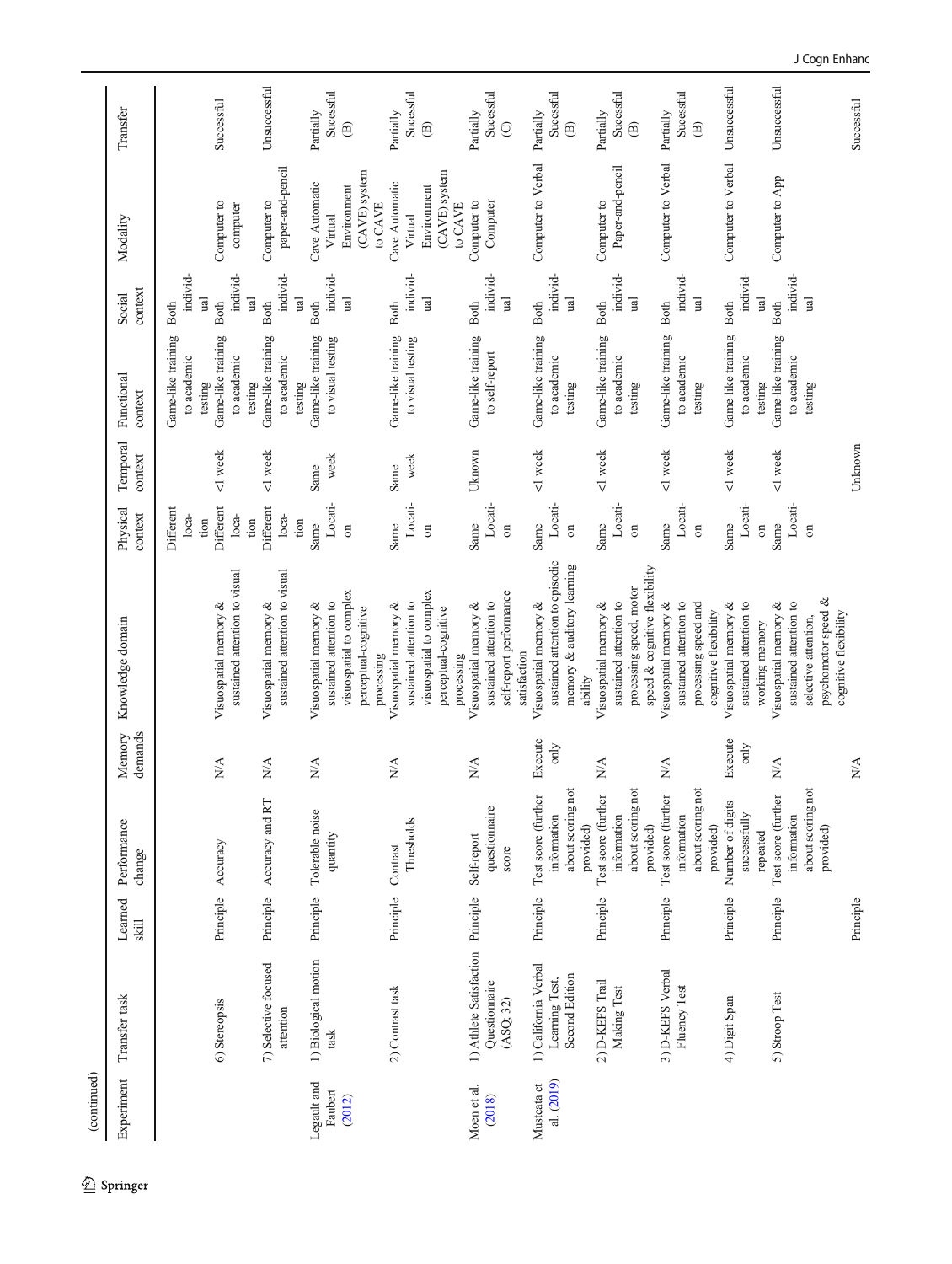| (continued)                |                                                                                                              |                                  |                                                                                                                         |                                                  |                                                                                                                                                                       |                                                                         |                     |                                                                                              |                                                           |                                                                                                |                                                                   |
|----------------------------|--------------------------------------------------------------------------------------------------------------|----------------------------------|-------------------------------------------------------------------------------------------------------------------------|--------------------------------------------------|-----------------------------------------------------------------------------------------------------------------------------------------------------------------------|-------------------------------------------------------------------------|---------------------|----------------------------------------------------------------------------------------------|-----------------------------------------------------------|------------------------------------------------------------------------------------------------|-------------------------------------------------------------------|
| Experiment                 | Transfer task                                                                                                | Learned<br>$\overline{\text{M}}$ | Performance<br>change                                                                                                   | demands<br>Memory                                | Knowledge domain                                                                                                                                                      | Physical<br>context                                                     | Temporal<br>context | Functional<br>context                                                                        | context<br>Social                                         | Modality                                                                                       | Transfer                                                          |
| ನ.<br>Parsons et<br>(2016) | electroencephalo-<br>gram (qEEG)<br>1) Quantitative                                                          |                                  | qEEG normative<br>the NeuroGuide<br>analyzed using<br>EEG activity<br>database                                          |                                                  | sustained attention to EEG<br>Visuospatial memory &<br>activity                                                                                                       | Locati-<br>Same<br>$\overline{5}$                                       |                     | Game-like training<br>measurement<br>to $\rm EEG$                                            | individ-<br>ual<br>Both                                   | screen to Mitsar<br>Large projector<br>202 system                                              |                                                                   |
|                            | Performance Test<br>2) Integrated Visual<br>and Auditory<br>Continuous                                       | Principle                        | Test score (further<br>information not<br>provided)                                                                     | $\stackrel{\triangle}{\geq}$                     | Visuospatial memory &<br>sustained attention to<br>attention                                                                                                          | Locati-<br>Same<br>$\overline{a}$                                       | Unknown             | Game-like training<br>to academic<br>testing                                                 | individ-<br>ual<br>Both                                   | Large projector<br>computer<br>screen to                                                       | successful<br>Partially<br>$\widehat{\mathbf{B}}$                 |
|                            | 3) WAIS-III - symbol<br>4) WAIS-III - code<br>search                                                         | Principle<br>Principle           | Test score (further<br>Test score (further<br>information not<br>information not<br>provided)                           | $\sum_{i=1}^{n}$<br>$\sum_{i=1}^{n}$             | information processing speed<br>sustained attention to visual<br>sustained attention to visual<br>Visuospatial memory &<br>Visuospatial memory &                      | Locati-<br>Locati-<br>Same<br>Same<br>$\overline{\mathrm{m}}$           | Unknown<br>Unknown  | Game-like training<br>Game-like training<br>to academic<br>to academic<br>testing            | individ-<br>individ-<br>ual<br>Both<br>Both               | paper-and-pencil<br>Large projector<br>Large projector<br>screen to<br>screen to               | Successful<br>Successful                                          |
|                            | 6) WAIS-III - number Principle<br>5) WAIS-III - block<br>sequence<br>design                                  | Principle                        | Test score (further<br>Test score (further<br>information not<br>information not<br>provided)<br>provided)              | Execute<br>only<br>$N\!$                         | sustained attention to auditory<br>information processing speed<br>Visuospatial memory &<br>sustained attention to<br>Visuospatial memory &<br>visuospatial abilities | Locati-<br>Locati-<br>Same<br>Same<br>$\overline{\mathrm{m}}$<br>$\sin$ | Unknown<br>Unknown  | Game-like training<br>Game-like training<br>to academic<br>to academic<br>testing<br>testing | individ-<br>individ-<br>ual<br>ual<br>Both<br>Both        | paper-and-pencil<br>screen to blocks<br>screen to verbal<br>Large projector<br>Large projector | Unsuccessful<br>Successful                                        |
|                            | letter-number<br>7) WAIS-III                                                                                 | Principle                        | Test score (further<br>information not<br>provided)                                                                     | Execute<br>only                                  | sustained attention to auditory<br>short-term memory &<br>Visuospatial memory &<br>working memory                                                                     | Locati-<br>Same<br>$\overline{a}$                                       | Unknown             | Game-like training<br>to academic<br>testing                                                 | individ-<br>ual<br><b>Both</b>                            | screen to verbal<br>Large projector                                                            | Successful                                                        |
|                            | 8) WAIS-III - spatial<br>sequence<br>span                                                                    | Principle                        | Test score (further<br>information not<br>provided)<br>provided)                                                        | Execute<br>only                                  | sustained attention to visual<br>short-term memory &<br>working memory task<br>Visuospatial memory &<br>working memory                                                | Locati-<br>Same<br>$\sin$<br>$\overline{a}$                             | Unknown             | Game-like training<br>to academic<br>testing<br>testing                                      | individ-<br>ual<br>ual<br>Both                            | screen to blocks<br>Large projector                                                            | Successful                                                        |
|                            | 9) d2 Attention Test<br>Functions System<br>10) Delis-Kaplan<br>Interference Test<br>Color-Word<br>Executive | Principle<br>Principle           | Test score (further<br>information not<br>uncorrected and<br>corrected errors<br>number of<br>Time and the<br>provided) | $\stackrel{\triangle}{\geq}$<br>$\sum_{i=1}^{n}$ | sustained attention to visual<br>Visuospatial memory &<br>Visuospatial memory &<br>sustained attention to<br>inhibition<br>attention                                  | Locati-<br>Locati-<br>Same<br>Same<br>$\sin$<br>$\overline{a}$          | Unknown<br>Unknown  | Game-like training<br>Game-like training<br>to academic<br>to academic<br>testing<br>testing | individ-<br>individ-<br>ual<br>ual<br><b>Both</b><br>Both | paper-and-pencil<br>screen to verbal<br>Large projector<br>Large projector<br>screen to        | successful<br>Successful<br>Partially<br>$\widehat{\mathfrak{B}}$ |
| Romeas et al.<br>(2016)    | matches) - On-field<br>1) Field test (soccer<br>decision making<br>assessment<br>(D-KEFS).                   | Principle                        | accuracy values<br>Percentage                                                                                           | $\stackrel{\triangle}{\geq}$                     | sustained attention to control,<br>Visuospatial memory &<br>decision & execution                                                                                      | Different<br>$loca-$<br>tion                                            | Unknown             | Game-like training<br>to athletic<br>training                                                | Individual<br>to team                                     | Immersive virtual<br>environment to<br>soccer field                                            | successful<br>Partially<br>$\widehat{\mathbf{B}}$                 |
|                            | 2) Sport Performance<br>Scale                                                                                |                                  | Principle Visual analog scale                                                                                           | $\mathbb{N}\mathbb{A}$                           | sustained attention to players'<br>Visuospatial memory &                                                                                                              |                                                                         | Unknown             | Game-like training<br>to self-report                                                         |                                                           |                                                                                                | Successful                                                        |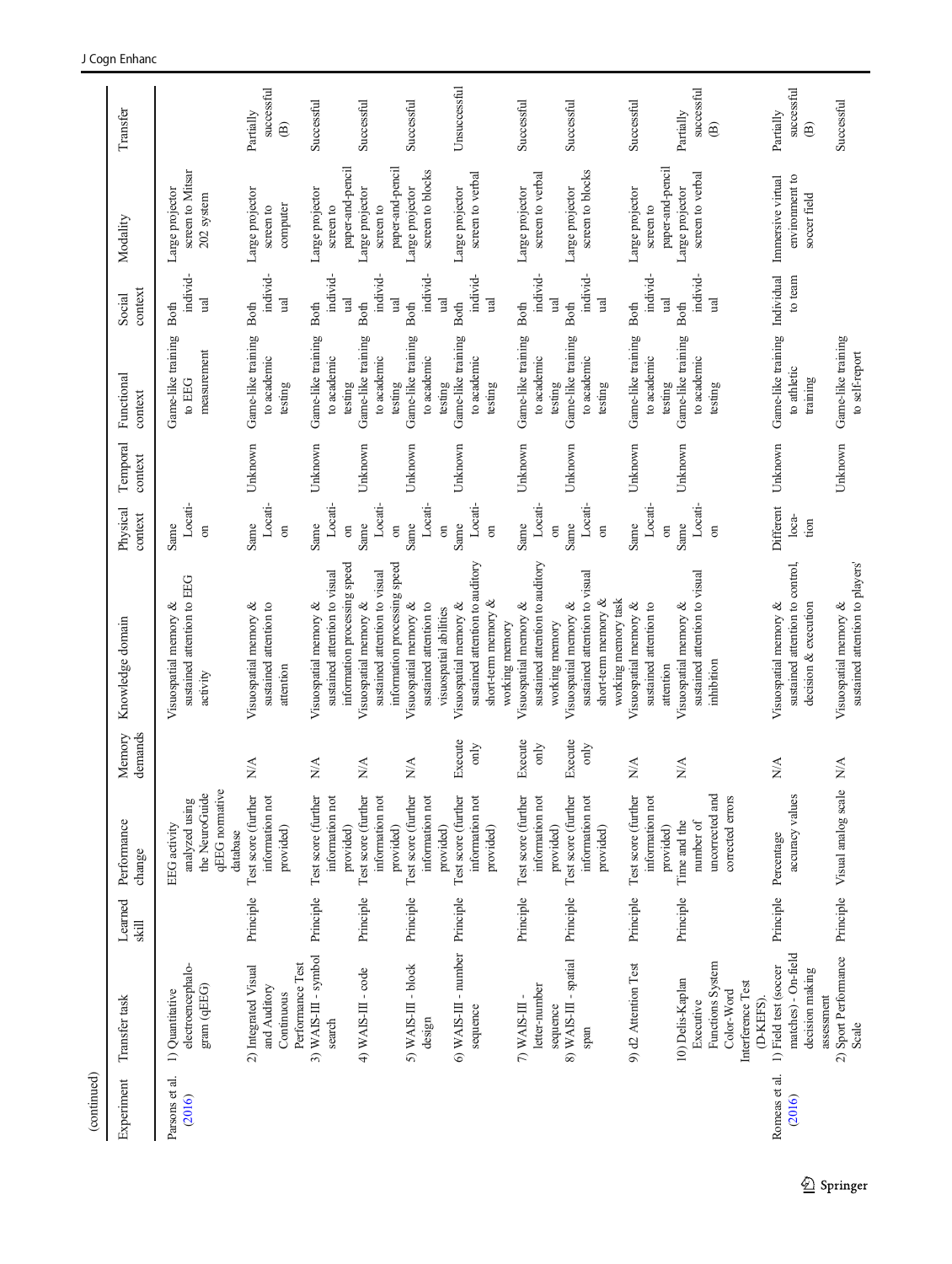| (continued)                       |                                          |                    |                                                                 |                 |                                                                                                                         |                              |                                         |                                              |                                |                                                                                  |            |
|-----------------------------------|------------------------------------------|--------------------|-----------------------------------------------------------------|-----------------|-------------------------------------------------------------------------------------------------------------------------|------------------------------|-----------------------------------------|----------------------------------------------|--------------------------------|----------------------------------------------------------------------------------|------------|
|                                   | Experiment Transfer task                 | skill              | Learned Performance<br>change                                   | demands         | Memory Knowledge domain                                                                                                 | context                      | Physical Temporal Functional<br>context | context                                      | context<br>Social              | Modality                                                                         | Transfer   |
|                                   |                                          |                    |                                                                 |                 | decision-making accuracy<br>confidence levels in                                                                        | Different<br>$loca-$<br>tion |                                         |                                              | individ-<br>ual<br>Both        | environment to<br>Immersive virtual<br>tablet                                    |            |
| Spaner et al. 1) Stroop<br>(2019) |                                          |                    | þЙ<br>Principle Time to complete<br>without makin<br>any errors | $\frac{1}{2}$   | selective attention, cognitive<br>flexibility & psychomotor<br>sustained attention to<br>Visuospatial memory &<br>speed | $loca-$<br>Same<br>tion      | 1 week                                  | Game-like training<br>to academic<br>testing | individ-<br>ual<br>Both        | smartphone<br>Screen to                                                          | Successful |
| Vartanian et<br>al. (2016)        | 1) Word (verbal) span Principle Accuracy |                    |                                                                 | Execute<br>only | sustained attention to verbal<br>Visuospatial memory &<br>working memory                                                | loca-<br>tion<br>Same        | <1 week                                 | Game-like training<br>to academic<br>testing | individ-<br>ual<br><b>Both</b> | 3D projection screen Successful<br>paper-and-pencil<br>$\boldsymbol{\mathsf{a}}$ |            |
|                                   | 2) Visual span                           | Principle Accuracy |                                                                 | Execute<br>only | sustained attention to visual<br>Visuospatial memory &<br>working memory                                                | loca-<br>tion<br>Same        | <1 week                                 | Game-like training<br>to academic<br>testing | individ-<br>ual<br><b>Both</b> | 3D projection screen Successful<br>paper-and-pencil<br>$\overline{a}$            |            |
|                                   | 3) Matrix span                           | Principle Accuracy |                                                                 | Execute<br>only | sustained attention to spatial<br>Visuospatial memory &<br>working memory                                               | $loca-$<br>tion<br>Same      | <1 week                                 | Game-like training<br>to academic<br>testing | individ-<br>ual<br><b>Both</b> | 3D projection screen Successful<br>paper-and-pencil<br>$\circ$                   |            |

more or learn more quickly (see Wiemers et al. [2019\)](#page-15-0). In contrast, according to compensation models, those with lower initial cognitive resources can gain more from training because they have more room to improve. We can test these two competing models by administering NeuroTracker to a general CAF sample and comparing training-related changes in simple WM span to the levels observed in Vartanian et al. ([2016](#page-15-0)). Second, in Vartanian et al. [\(2016](#page-15-0)), training occurred under the experimenters ' supervision, a setup which likely maximized performance motivation. However, for cognitive training to become mainstream in military contexts, it is necessary to demonstrate that gains can occur when members train individually at their convenience. This possibility can be tested by determining whether training-related gains occur when participants train individually rather than under the experimenters ' supervision. Third, although NeuroTracker can improve certain aspects of WM (Parsons et al. [2016](#page-15-0) ; Vartanian et al. [2016\)](#page-15-0), it has yet to be demonstrated that it can result in far transfer to a militarily-relevant task that draws more broadly on executive functions. To take a step in that direction, an intermediate aim would be to test its impact on a cognitive task purposefully built to mimic what some military operators do. To address these three questions, we randomly assigned CAF members to one of three conditions: NeuroTracker, adaptive dual n-back, or passive control. Participants in the training conditions trained for 20 min per day on ten separate days within a 2-week period using handheld devices (tablets and/or laptops). Before and after training, we administered not only measures of simple WM span but also a multitasking paradigm developed by NASA (National Aeronautics and Space Administration) to evaluate operator performance and workload, analogous to activities that aircraft crew perform in flight. This task deploys four visual and auditory tasks in parallel and requires WM updating, task switching, and inhibition for optimal perfor-mance (Fig. [2\)](#page-8-0). We hypothesized that NeuroTracker training would lead to gains in simple WM span and multitasking performance —thereby replicating and generalizing the reliability of our earlier findings, as well as testing far transfer to multitasking. We focused on multitasking because NeuroTracker is understood to train attention and WM two related constructs that likely contribute to multitasking performance (Boehm-Davis et al. [2015](#page-14-0); Gladwin et al. [2012](#page-14-0)).

# Method

# **Participants**

Our protocol was approved by the Human Research Ethics Committee of Defence Research and Development Canada. Because the effect sizes for WM span obtained in our previ-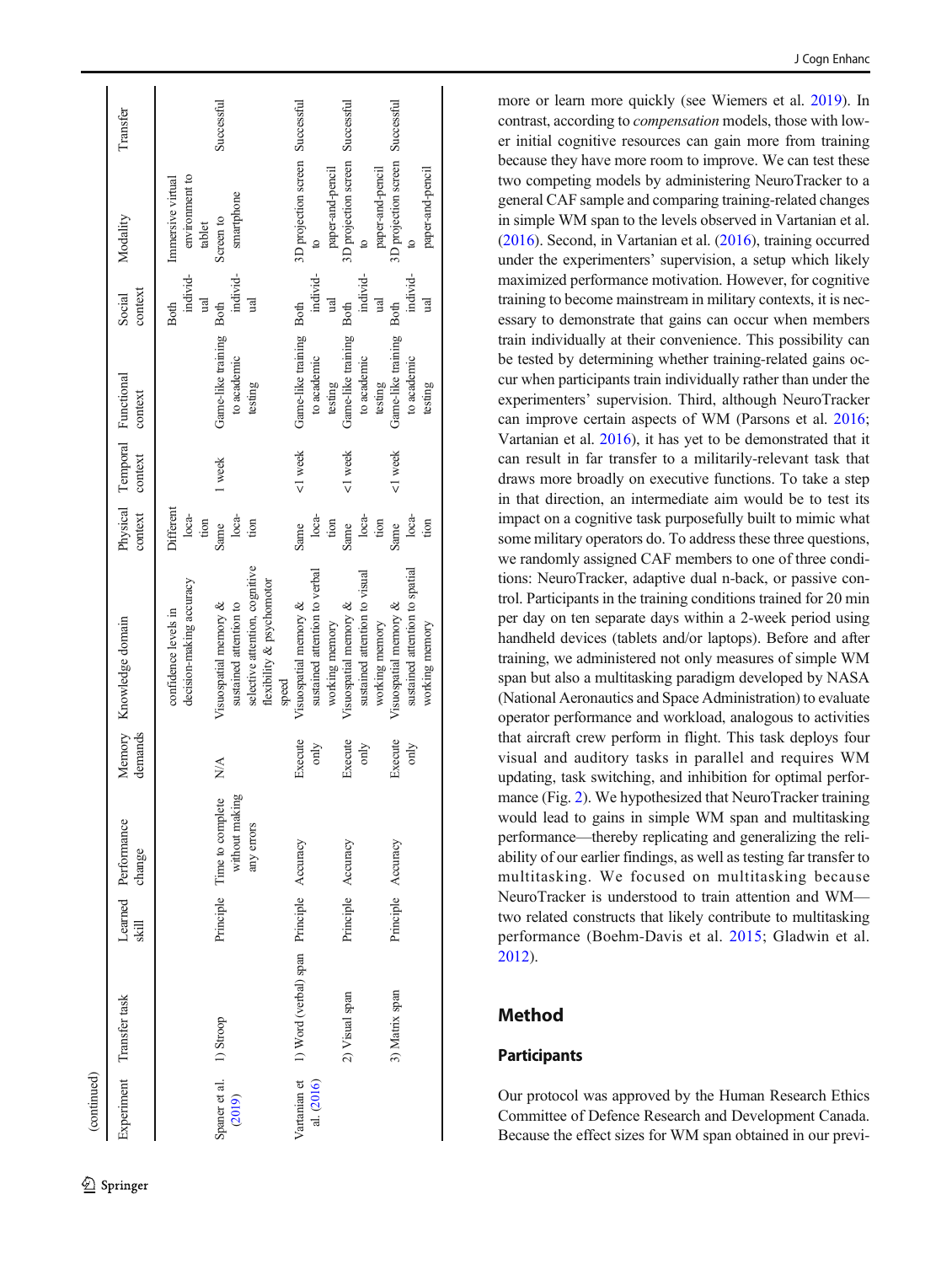<span id="page-8-0"></span>

Fig. 2 A screenshot of the interface of MATB-II. MATB-II necessitates parallel engagement in four concurrent tasks. For Tracking (top right quadrant), the participant must ensure that they hover as close to the central point as possible using a joystick. For System Monitoring (top left quadrant), the participant must (a) click on F6 if it is red (to turn it blank), (b) click on F5 if it is blank (to turn it green), and (c) click on the columns F1–F4 if the yellow dot deviates from the center of the column. For Resource Management (bottom right quadrant), the participant must

ous NeuroTracker study were based on pre-post t tests (Vartanian et al. [2016\)](#page-15-0), they were not suitable for estimating the sample size for a study involving the test of an interaction effect, as was the case here. Therefore, we based our sample size requirement on previous training studies involving NeuroTracker and recruited as many military participants as was feasible to meet similar numbers. The demographics of the CAF members ( $n = 66$ ) who volunteered to participate in our study appear in Table [2](#page-9-0).

## Materials and Procedures

The design of the study replicated Vartanian et al. ([2016](#page-15-0)). Baseline testing occurred in a single session and lasted approximately 90–120 min. The sessions were scheduled in the morning or in the afternoon, depending on the availability of the participants. The sessions began with the assessment of a brief measure of crystallized and fluid intelligence using Shipley-2 (Shipley et al. [2009\)](#page-15-0). We administered the Shipley-2 because WM capacity accounts for approximately half of the variance in fluid intelligence scores (Kane et al. [2005;](#page-15-0) Oberauer et al. [2005\)](#page-15-0), sometimes exhibiting a nearly perfect correlation with it (Chuderski [2013](#page-14-0)). As such, it is necessary to have a measure of every participant's fluid intelligence score at the outset of the experiment. This was followed by the administration of Theories of Intelligence Scale

regulate the flow of liquid across the eight pumps to keep the level within the reservoirs A and B as close to 2400 as possible. For Communications (bottom left quadrant), the participant must respond only to their own call signal (NASA504) while ignoring all other call signals coming through the auditory channel (i.e., headphones), and set the appropriate channel to the correct frequency. The program provides separate accuracy and reaction time data for each of the tasks. (For further details see Santiago-Espada et al. [\(2011](#page-15-0)).

(TIS; see Dweck [1999\)](#page-14-0) which measures the degree to which one believes whether intelligence is malleable or fixed. This is important because those who believe in the malleability of cognitive ability can benefit more from training interventions than those who do not (see Jaeggi et al. [2014](#page-15-0)). Finally, the participants completed the Big Five Aspect Scales (BFAS, DeYoung et al. [2007](#page-14-0)). Although we administered the BFAS in its entirety, from a theoretical perspective we were only interested in the two aspect scales used to compute conscientiousness (i.e., industriousness and orderliness). Specifically, we reasoned that participants who score higher on conscientiousness and are therefore more organized, diligent, and industrious would be more likely to benefit from training by scheduling their sessions during optimal times during the day, and by greater task engagement. We had no predictions regarding the other four factors. These measures were administered to ensure that the three conditions were equated in terms of relevant dimensions that might impact the extent to which one might benefit from cognitive training. The matching of the three groups on these measures occurred at the analysis stage rather than at the assignment stage.

Next, we administered simple WM span tasks that were modifications of the tasks reported in Harrison et al. [\(2013\)](#page-15-0). For verbal span, four-letter monosyllabic words were presented one at a time on a monitor. After each block of words, participants were prompted by the software to recall the words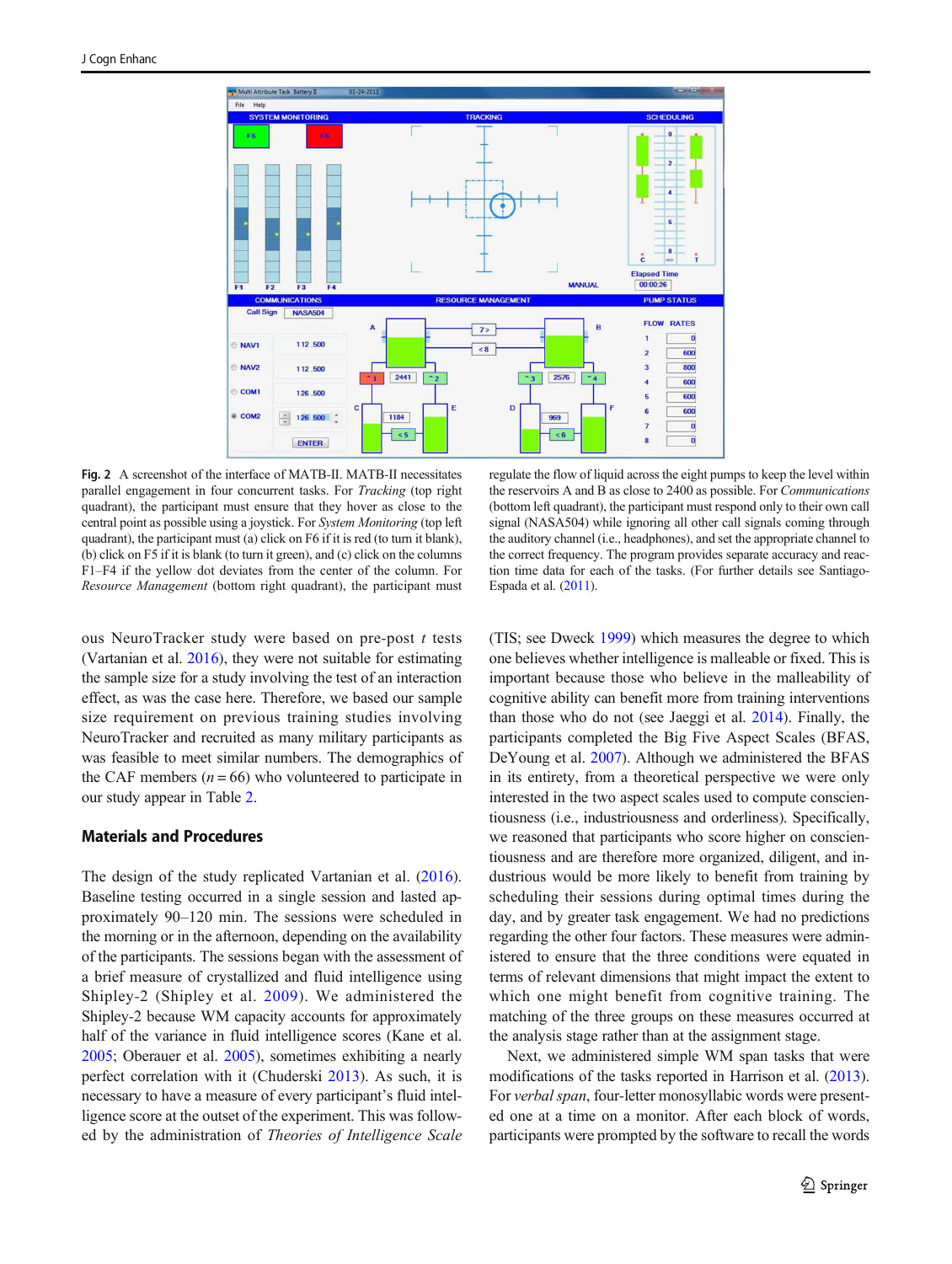<span id="page-9-0"></span>Table 2 Demographics by

| Table 2 Demographics by<br>condition |                             | NeuroTracker     | Adaptive dual n-back | Passive control  |
|--------------------------------------|-----------------------------|------------------|----------------------|------------------|
|                                      | Frequencies                 |                  |                      |                  |
|                                      | Gender                      |                  |                      |                  |
|                                      | Male                        | 15               | 12                   | 19               |
|                                      | Female                      | 8                | 9                    | 3                |
|                                      | <b>Status</b>               |                  |                      |                  |
|                                      | Regular force               | 12               | 9                    | 11               |
|                                      | Reserve force               | 11               | 12                   | 11               |
|                                      | Rank                        |                  |                      |                  |
|                                      | NCM (Pte, Cpl/MCpl, Sgt)    | 14               | 14                   | 11               |
|                                      | Senior NCM (WO, MWO, CWO)   | $\boldsymbol{0}$ | 2                    | 4                |
|                                      | Junior officer              | 8                | 5                    | 6                |
|                                      | Senior officer              | 1                | $\mathbf{0}$         | 1                |
|                                      | Years of service            |                  |                      |                  |
|                                      | $0 - 5$                     | 11               | 7                    | 4                |
|                                      | $6 - 10$                    | 3                | 3                    | 5                |
|                                      | $11 - 15$                   | 5                | 6                    | 9                |
|                                      | $16 - 20$                   | $\overline{c}$   | 3                    | 1                |
|                                      | $21 - 25$                   | $\overline{c}$   | 2                    | 1                |
|                                      | $26 - 30$                   | $\mathbf{0}$     | $\boldsymbol{0}$     | 1                |
|                                      | $31 - 35$                   | $\mathbf{0}$     | $\boldsymbol{0}$     | $\boldsymbol{0}$ |
|                                      | $35+$                       | $\theta$         | $\mathbf{0}$         | 1                |
|                                      | Education                   |                  |                      |                  |
|                                      | High school diploma         | 5                | 5                    | 4                |
|                                      | College diploma             | 6                | 7                    | 9                |
|                                      | Univ undergraduate degree   | 8                | 7                    | $\,$ 8 $\,$      |
|                                      | Univ graduate degree        | $\overline{4}$   | $\overline{2}$       | $\mathbf{1}$     |
|                                      | Means (standard deviations) |                  |                      |                  |
|                                      | Age                         | 31.95 (9.68)     | 31.33 (8.82)         | 35.14 (10.17)    |
|                                      | <b>Cognitive Measures</b>   |                  |                      |                  |
|                                      | Shipley verbal              | 31.48 (5.43)     | 30.81 (4.53)         | 32.23 (4.35)     |
|                                      | Shipley shapes              | 17.52(5.47)      | 19.57 (4.26)         | 18.86 (4.74)     |
|                                      | Intelligence beliefs        | 2.71(1.00)       | 2.52(0.81)           | 2.80(1.09)       |
|                                      | Personality measure         |                  |                      |                  |
|                                      | Conscientiousness           | 3.70 (0.46)      | 3.8(0.48)            | 3.62(0.37)       |

There were no statistically significant differences between the three groups on any demographic, cognitive ability, or personality measure (ps > .05). Pte Private, Cpl Corporal, MCpl Master Corporal, NCM Non-commissioned Member, Sgt Sergeant, MWO Master Warrant Officer, WO Warrant Officer. Univ University; among big five factors, we focused only on conscientiousness (see text).

they saw in the order they were presented in. Blocks ranged from 3 to 9 words. For *matrix span*, participants were presented with a  $4 \times 4$  matrix where one square (out of 16) appeared in red and the rest in white. At the end of each block of matrices, participants were instructed to recall the locations of the red squares in the order in which they were presented. Blocks ranged from 3 to 9 matrices. The computer task provided a detailed description of each task prior to the start, and the experimenter reviewed the instructions and provided an example in each case to the participants. The order of the simple WM span tasks was randomized across participants.

Finally, we administered the Multi-Attribute Task Battery (MATB-II) which is a computer-based task designed to evaluate operator performance and workload ([https://matb.larc.](https://matb.larc.nasa.gov/) [nasa.gov/\)](https://matb.larc.nasa.gov/). As noted earlier, the platform is meant to mimic a number of tasks that aircraft aircrew would be expected to perform in flight. A central feature of MATB-II is that it necessitates the simultaneous performance of four tasks: System Monitoring, Communications, Tracking, and Resource Management (Fig. [2](#page-8-0), Santiago-Espada et al. [2011\)](#page-15-0). The participant uses a joystick to maneuver the location of the aircraft for Tracking, and the mouse as well as prespecified keys on the keyboard to enter input for the System Monitoring, Communications, and Resource Management tasks. A headset is used to receive auditory input for Communications. MATB-II represents an operationally relevant platform for assessing executive functions because it draws on inhibition, updating, and switching. After explanation and a 5-min practice session, participants completed two 10-min blocks of the task.

Immediately following the completion of baseline testing, participants were randomly assigned to either the experimental ( $N = 23$ ), active control ( $N = 21$ ), or passive control ( $N =$ 22) condition. For participants in the passive control condition, this marked the end of the baseline session. In turn, participants in the experimental (NeuroTracker) condition were provided with a handheld tablet (CogniSens Inc.) and instructed to complete ten 20-min training sessions within a 2-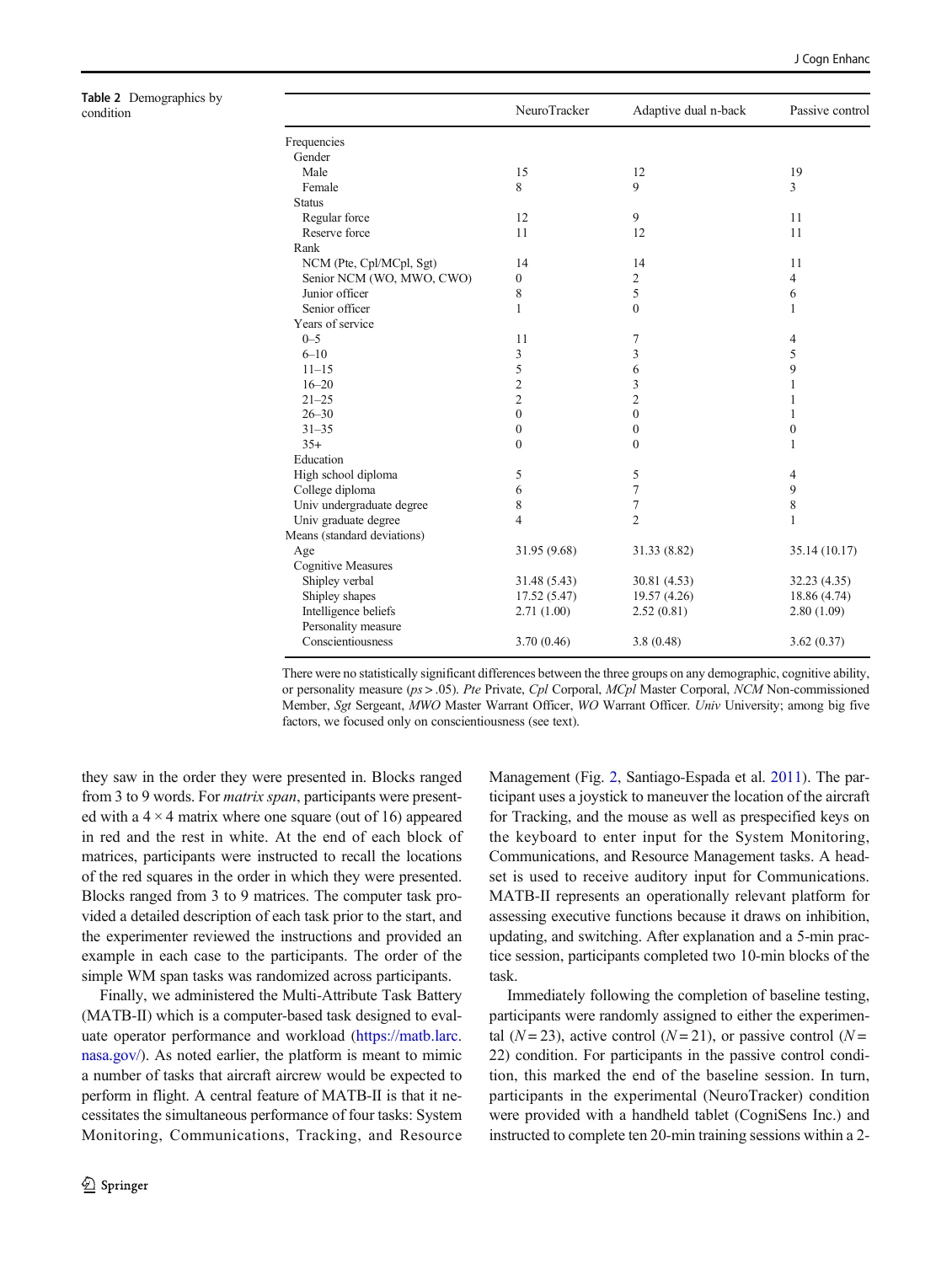week period in isolation and in a quiet location. We also asked them to find times in the course of the 2 weeks during which they were not fatigued or otherwise engaged in concurrent, distracting tasks in order to stay alert and focused on the training task. No other specific instructions were provided. They were then equipped with 3D glasses to enable depth perception on the screen. NeuroTracker is designed to offer different types of training, each meant to exercise different abilities. We focused on core training, where each session unfolds in the form of twenty 8-s repetitions—repeated twice. The difficulty (i.e., speed of target motion) is adjusted using the staircase method between repetitions. The following were the instructions to the participant:

Four targets will light up red, then return to yellow. Pay attention to these four targets as they move for 8 seconds. At the end of each 8 second repetition, identify the four targets. If you identify all four correctly, the speed will increase. If you make a mistake, the speed will decrease. At the end of 20 reps, you will get a final score for the whole session.

The final score generated at the end of each session (i.e., accuracy as a function of speed) represents a composite measure of performance.

Each participant in the active control condition (i.e., adaptive dual n-back task) was provided with a laptop and instructed to complete ten 20-min training sessions within the same 2-week period in isolation and in a quiet location. The design of the adaptive dual n-back task was based on the version used in Jaeggi et al. [\(2008\)](#page-15-0). Specifically, on each trial of this task, the participants were presented with a letter through the auditory channel and saw one of the eight possible target locations light up around a central fixation point (500 ms). Participants were instructed to indicate whether the presented letter matched a letter presented a specific number of positions (i.e.,  $n$ ) earlier by pressing a button on the keyboard. Similarly, they were instructed to indicate whether the lit location matched a location lit a specific number of positions (i.e.,  $n$ ) earlier by pressing another button on the keyboard. The inter-stimulus interval was fixed at 2500 ms. So, for example, on 1-back there is a match if the present item (letter and/or location) matches the one presented one position earlier, on 2-back there is a match if it matches the one presented two positions earlier, and so on. Importantly, we administered an adaptive version of the dual n-back, meaning that following initiation with 1-back, the level of  $n$  was adjusted in relation to performance. This mimics the adaptive nature of NeuroTracker training. Each session of the adaptive dual nback task consisted of 20 blocks of trials. Within each block, the level of  $n$  stayed the same. Each block consisted of 20 trials plus  $n$  (i.e., for the 1-back block the number of trials was 21, for the 2-back block the number of trials was 22,

etc.). If necessary, adjustments to higher or lower levels of  $n$ occurred after the completion of each block. Specifically, if the participant made fewer than three mistakes in each modality (verbal and spatial), then the level of  $n$  increased by one. Alternatively, if the participant made more than five mistakes in any modality, then the level of  $n$  is dropped by one. Else,  $n$ remained unchanged (see Jaeggi et al. [2008](#page-15-0)). Our version of the adaptive dual n-back task did not have a maximum limit of  $n$  per session. Average  $n$  per session was calculated by averaging the levels of  $n$  associated with the 20 blocks completed in that session. As described above, the adaptive dual n-back task targets the maintenance and updating functions of WM because participants must maintain and update a dynamic rehearsal set for optimal performance. We opted to implement this feature for our active control condition in order to assess NeuroTracker's relative effectiveness in boosting simple WM span and multitasking performance compared to a training task that targets WM functioning directly. Participants in the passive control condition did not engage in any systematic training in the 2-week period.

Participants in both training conditions completed practice trials in our lab to ensure familiarity with the task at baseline. For participants in the training conditions, the baseline sessions ended following practice on their assigned task (i.e., NeuroTracker or adaptive dual n-back). The practice session lasted approximately 15 min, depending on the ease with which the instructions were learned and the questions that followed. All practice sessions were part of the initial baseline session. Because the only reason for administering the practice sessions was familiarization with the task, we did not record performance scores associated with them. Following the completion of the 2-week training regimen, all participants returned to the original testing location to complete the span tasks again in random order. We analyzed data only from those participants who had completed the training sessions as instructed. We ensured that basic data quality assumptions for the core outcome measures (e.g., WM span tasks) had been met before conducting the analyses, such as checking the skewness and kurtosis of the distributions for deviations from normality in SPSS.

#### Results

Although initially 66 participants were recruited into the study, only 54 participants (i.e., 82%) completed all measures (i.e., two WM span measures, four MATB-II measures) both pre- and post-training (NeuroTracker, 20; adaptive dual nback, 17; passive control, 17). In addition, the number of participants who completed various measures varied by group: In the NeuroTracker Group the number of participants who completed each measure fell in the 21–23 range, whereas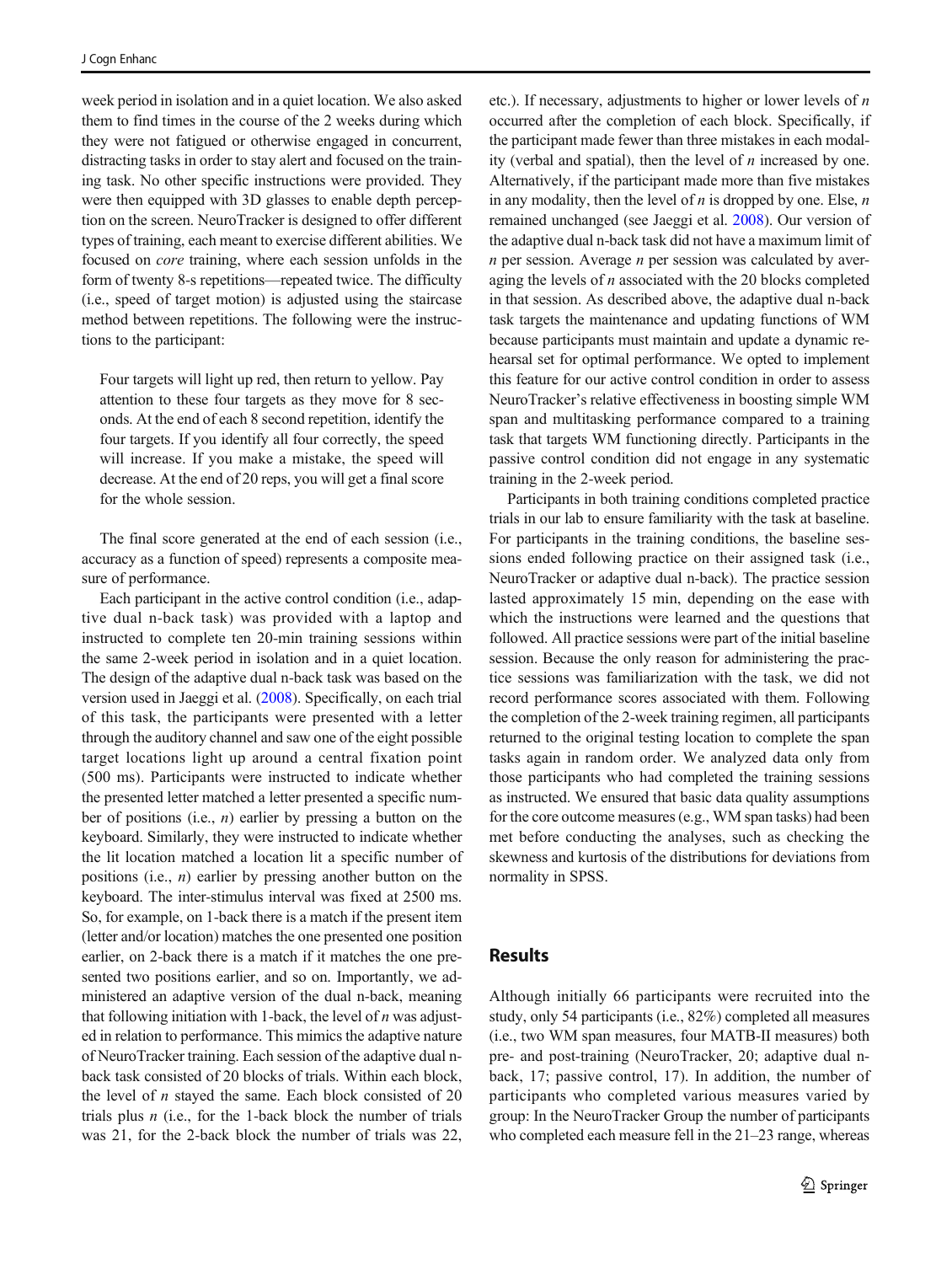that range was 18–21 for the adaptive dual n-back group and 20–22 for the passive control condition.

As shown in Table [2](#page-9-0), no significant differences were found on any demographic, cognitive, or personality variable across the three conditions. The training profiles for the NeuroTracker and the adaptive dual n-back conditions are depicted in Fig. [3.](#page-12-0) In the present study our manipulation check consisted of average level of performance per session (i.e., average n for the adaptive dual n-back task and average accuracy as a function of speed for NeuroTracker per session). Note that for each session, average and maximum level of performance exhibited a strong positive correlation for both NeuroTracker  $(r = .91, )$ ranging from .76 to .98 across sessions) and the adaptive dual n-back ( $r = .91$ , ranging from .77 to .97 across sessions) conditions. As such, an alternative approach could have been to focus on maximum level of performance per session instead. We opted to focus on average level of performance because that is more consistent with the published literature. Two separate repeated-measures analyses of variance (ANOVAs) demonstrated that performance improved across the 10 training sessions for both the NeuroTracker ( $F[9, 126] = 11.45$ ,  $p < .001$ , partial  $\eta^2 = .45$ ) and the adaptive dual n-back ( $F[9, 126] = 6.20$ ,  $p < .001$ , partial  $\eta^2 = .31$ ).

Performance on the WM span tasks (see Fig. [4](#page-12-0)) was assessed using a 2 (Time)  $\times$  3 (Group) ANOVA. For simple matrix span, there was a main effect of Time  $(F[1, 61] = 7.12, p = .01$ , partial  $\eta^2$  = .11), indicating a significant increase in performance from baseline to post-training, but no main effect of Group  $(F|2,$ 61) = 0.06,  $p = .94$ , partial  $\eta^2 = .01$ ) or Time × Group interaction  $(F[2, 61] = 0.57, p = .57,$  partial  $\eta^2 = .02$ ).<sup>2</sup> For simple verbal span, there was a main effect of Time  $(F[1, 62] = 35.83$ ,  $p < .001$ , partial  $\eta^2 = .37$ ), no effect of Group (F[2, 62] = 0.15,  $p = .86$ , partial  $\eta^2 = .01$ ), and a significant Time  $\times$  Group interaction  $(F[2, 61] = 5.77, p = .005$ , partial  $\eta^2 = .16$ ). Post hoc tests revealed that a significant increase in performance across sessions was found for the NeuroTracker ( $t[22] = -3.61$ ,  $p = .002$ , d = .38) and the adaptive dual n-back (t[19] =  $-4.58$ , p < .001,  $d = .82$ ) groups, but not for the passive control group  $(t(21) = -$ 1.56,  $p = .13$ ,  $d = .31$ .<sup>3</sup>

Performance on each of the four components of the MATB-II was assessed using a 2 (Time)  $\times$  3 (Group) ANOVA, with accuracy as the dependent variable in each case. None of the main effects involving Group or the Time  $\times$  Group interactions reached statistical significance (Fig. [5](#page-13-0)). For System Monitoring, there was a main effect for Time  $(F[1, 54] = 18.21, p < .001,$ 

partial  $\eta^2 = .25$ ), no effect for Group (F[2, 54] = 1.10,  $p = .34$ , partial  $\eta^2 = .04$ ), and no Time × Group interaction (F[2, 54] = .95,  $p = 0.39$ , partial  $\eta^2 = 0.03$ ). For *Communications*, there was a main effect for Time  $(F[1, 55] = 10.24, p = .002$ , partial  $\eta^2 = .16$ ), no effect for Group (*F*[2, 55] = .71, *p* = .50, partial  $\eta^2$  = .03), and no Time × Group interaction (F[2, 55] = 2.02,  $p = .14$ , partial  $\eta^2 = .07$ ). For *Tracking*, there was a main effect for Time  $(F[1, 54] = 9.45, p = .003$ , partial  $\eta^2 = .15$ ), no effect for Group  $(F[2, 54] = .17, p = .85$ , partial  $\eta^2 = .01$ ), and no Time  $\times$  Group interaction (F[2, 54] = .05, p = .95, partial  $\eta^2$  = .01). Finally, for Resource Management, there was a main effect for Time  $[F[1, 53] = 21.44, p < .001$ , partial  $\eta^2 = .29$ ), no effect for Group (*F*[2, 53] = 1.88, *p* = .16, partial  $\eta^2$  = .07), and no Time × Group interaction (F[2, 53] = 2.69,  $p = .08$ , partial  $\eta^2 = .09$ ).

# **Discussion**

We conducted this experiment to test the hypothesis that NeuroTracker training would lead to gains in simple WM span and MATB-II performance. The former would replicate our earlier findings, whereas the latter would test far transfer to multitasking. We found partial support for our hypothesis. Specifically, training on both the NeuroTracker and the adaptive dual n-back task led to gains in simple verbal WM span, but not on simple matrix WM span. Our pattern of findings is largely similar to Vartanian et al. [\(2016\)](#page-15-0) in two ways. First, in that study, training on NeuroTracker led to gains in verbal, visual, and matrix span, whereas the effects associated with training on the adaptive dual n-back task were in the predicted direction but did not reach statistical significance. We suspect that the small sample size  $(n = 41)$  and the associated low statistical power was likely the reason why the effects of the adaptive dual n-back task on verbal ( $p = 06$ ), visual ( $p = .06$ ), and matrix  $(p = .18)$  span did not reach statistical significance. Combined, the findings from the present experiment and Vartanian et al. ([2016\)](#page-15-0) suggest that the observed gains in simple verbal WM span are reliable. Furthermore, the gains observed in simple verbal WM span likely occurred because both training tasks targeted the maintenance function of WM—a process shared by the requirements of both multiple object tracking and the adaptive dual n-back task.

Second, across both studies, NeuroTracker and the adaptive dual n-back task registered stronger effects on simple verbal than matrix WM span. It is not immediately clear why that is the case, given that both training approaches clearly require visuospatial processing. Our span measures were strongly correlated at baseline in both studies, consistent with evidence that verbal and visuospatial WM capacity measures reflect a primarily domain-general construct (Kane et al. [2004\)](#page-15-0). It is quite likely that when training is effective, then gains (of varying magnitude) should be observed across both span measures. A possible reason for why we observed gains

<sup>&</sup>lt;sup>2</sup> In response to a reviewer's request, we examined whether there was a difference in pre-post training for any of the three groups on simple matrix span. The difference approached statistical significance for the adaptive dual n-back condition (t[19] =  $-$  2.06, p = .05, d =  $-$  .46), but not for the NeuroTracker  $(t[21] = -1.19, p = .25, d = -.20)$  or passive control  $(t[21] = -1.23, p = .23,$  $d = -0.19$  condition.

 $3$  All Cohen  $d$  values were computed using the following online calculator: [https://www.psychometrica.de/effect\\_size.html](https://www.psychometrica.de/effect_size.html).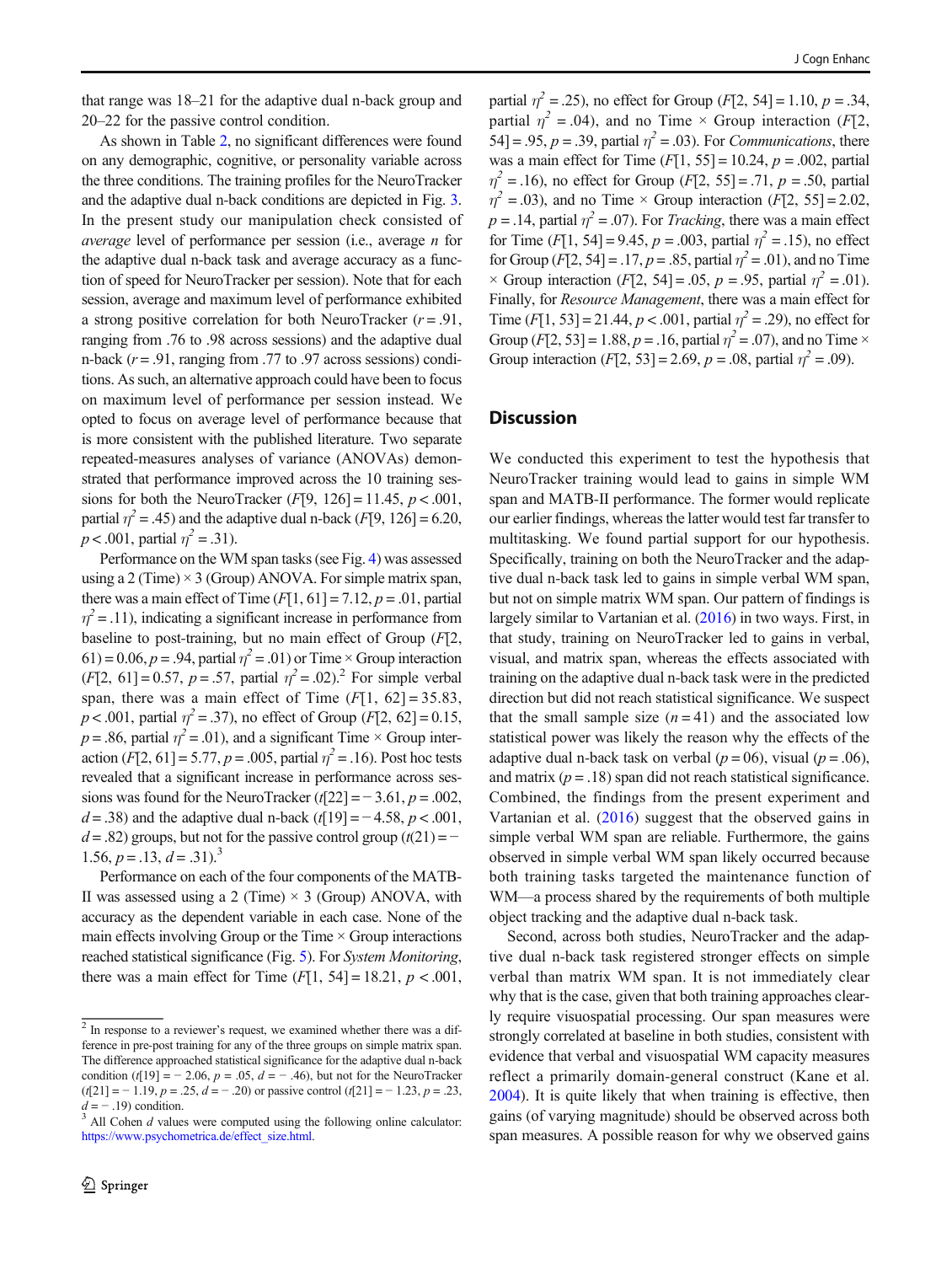<span id="page-12-0"></span>Fig. 3 Training profiles for the NeuroTracker and adaptive dual n-back conditions. The figures represent mean training profiles for each group. Note that despite similar scales, the y-axes represent a different metric for each task: For NeuroTracker it represents the average final score generated at the end of each session (i.e., accuracy as a function of speed), which is a composite measure of performance. For the adaptive dual n-back task, it represents the average *n* per session, which was calculated by averaging, for each participant, the levels of  $n$  associated with the 20 blocks completed in that session. Error bars represent  $\pm 1$  standard error of the mean (SEM)



in verbal span but not matrix span in the present study might be related to the difference in the difficulty level of each task. Specifically, at baseline, performance was considerably better on the simple verbal than matrix WM span task,  $t(64) = 4.75$ ,  $p < .001$ ,  $d = .59$ . It is therefore possible that due to greater difficulty, matrix span might require a training regimen of greater frequency and duration to exhibit improvement. Future studies can examine this possibility by examining the impact of more frequent and/or longer training durations on simple verbal and matrix WM span tasks.

In the Introduction, we discussed the difference between magnification models according to which those with the most cognitive resources at baseline will gain more from training (because they can learn more or learn more quickly), versus compensation models according to which those with lower initial cognitive resources can gain more from training (because they have more room to improve) (see Blacker et al. [2019](#page-14-0)). Vartanian et al. [\(2016\)](#page-15-0) found that an identical regimen of training resulted in statistically significant gains in simple verbal, visual, and matrix WM span among Special Forces members who trained on NeuroTracker, whereas here we found that general CAF members who trained on NeuroTracker or the adaptive dual n-back task exhibited statistically significant gains in simple verbal WM span only. As such, our results appear to be more consistent with



Fig. 4 Working memory performance across conditions and time. Error bars represent  $\pm$  1 SEM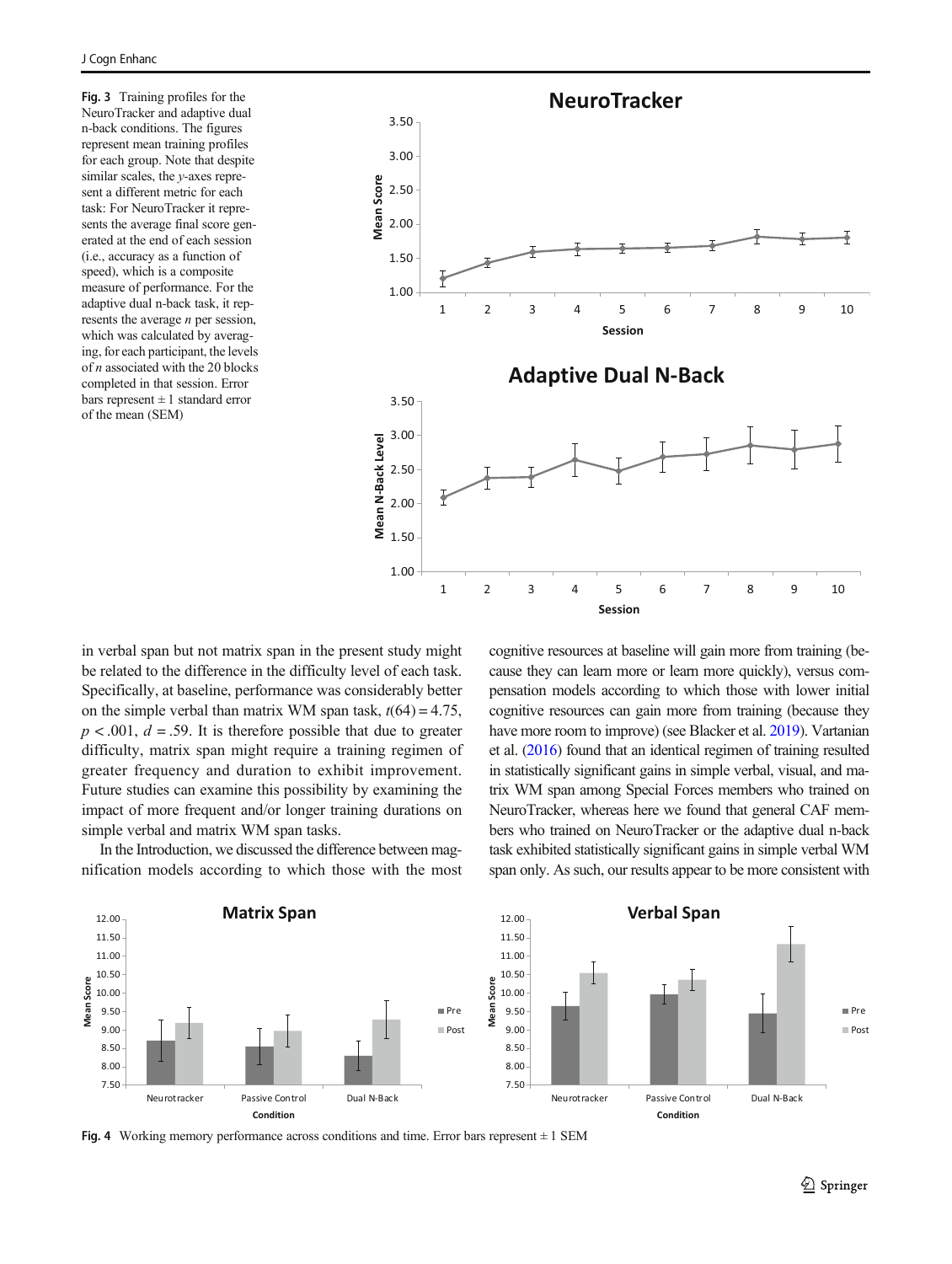<span id="page-13-0"></span>

Fig. 5 MATB-II performance across conditions and time. RMSD, root mean square deviation; RMSE, root mean square error

the magnification than compensation view, suggesting that the likelihood of benefitting from cognitive training might be greater among Special Forces members than general CAF members. However, it is important to note that the evidence provided to date does not allow one to make a definitive inference about this issue and that further work is necessary to determine the extent to which a given person with a specific level of baseline cognitive ability may benefit from cognitive brain training.

We did not observe any training-related gain in multitasking based on MATB-II performance. A similar finding has emerged from another study that measured multitasking by focusing on a concurrent route recall and auditory monitoring task to mimic real-world vehicle pursuit (Harris et al. [2020b](#page-14-0)). There could be a number of reasons for this. First, a task analysis of MATB-II suggests that it likely draws broadly on all aspects of executive functions (i.e., inhibitory control, WM updating, and task switching). It is therefore possible that to observe improvements in performance, all three components of executive functions must be targeted in training. Second, practice durations and frequencies in previous studies involvingWM training have varied greatly, ranging from one 20- or 30-min session to 20 h spread over 10 weeks (see Buschkuehl et al. [2012;](#page-14-0) Klingberg [2010](#page-15-0); Morrison and Chein [2011](#page-15-0)). Our design was largely based on durations of training in previous NeuroTracker and adaptive dual n-back studies, and our focus on a short and concentrated regimen of training was intended to assess the feasibility of training in military settings where the implementation of lengthy training regimen is impractical. Future studies should examine the impacts of training duration and frequency to isolate a combination of factors

that maximize the likelihood of transfer to specific tasks of interest.

Here it is also useful to take a broader view of the present findings within the larger cognitive brain training literature, especially the research involving WM training. By now, several large-scale meta-analyses and reviews of the behavioral literature have shown that WM training can lead to *near transfer*—defined as performance improvements on short-term and WM tasks that are similar to the trained task (Melby-Lervåg and Hulme [2013;](#page-15-0) Melby-Lervåg et al. [2016](#page-15-0); Morrison and Chein [2011](#page-15-0); Redick et al. [2015](#page-15-0); see also Soveri et al. [2017\)](#page-15-0). Evidence for near transfer suggests that WM training likely targets cognitive processes that are commonly shared by most short-term memory and WM tasks, such as maintenance and updating of information. In contrast, there is little reliable evidence to suggest that WM training can lead to far transfer—defined as observing performance benefits in outcome measures that are contextually, structurally, or superficially dissimilar to the trained task (Perkins and Salomon [1994\)](#page-15-0). In the design of our experiment, we attempted to address some of the key methodological problems of earlier studies, including exclusive reliance on a passive control condition (for discussion see Morrison and Chein [2011;](#page-15-0) Shipstead et al. [2012\)](#page-15-0). The conclusion that we can safely draw from our study is that training on tasks that target WM exhibits near transfer to simple verbal WM span but not far transfer to multitasking performance. Indeed, more evidence is needed to conclude that cognitive brain training can show reliable far transfer to target tasks of interest (Melby-Lervåg and Hulme [2013](#page-15-0); Owen et al. [2010;](#page-15-0) Sala and Gobet [2017;](#page-15-0) Sala et al. [2019\)](#page-15-0).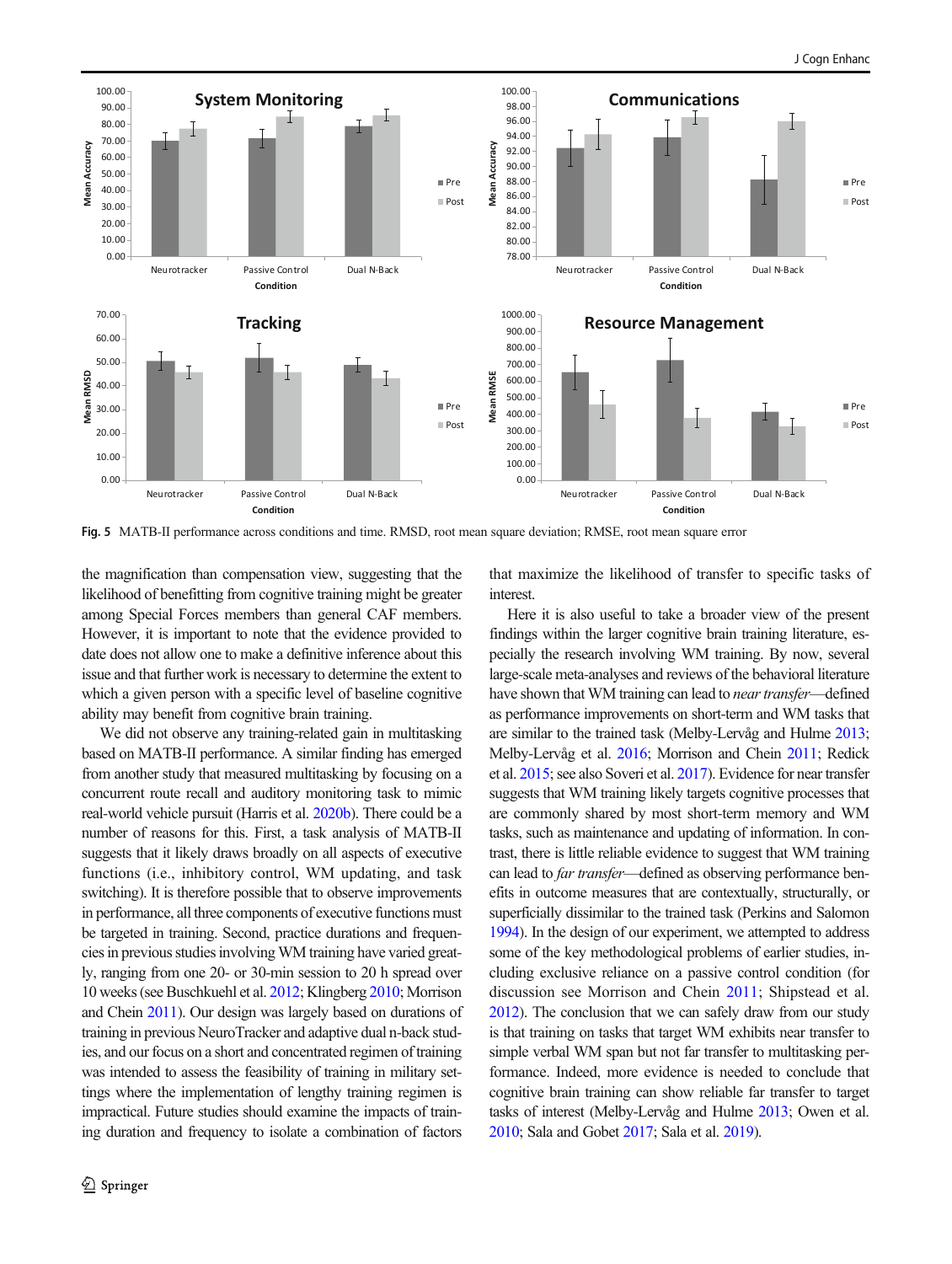<span id="page-14-0"></span>From an applied perspective, given that an important motivation behind our experiment was to assess the feasibility of NeuroTracker training for improving performance on militarily relevant tasks, it is important to consider what such tasks might consist of, and what the necessary research steps might be before an inference regarding far transfer to militarilyrelevant tasks could be made. Although our own work has shown that NeuroTracker training can reliably boost simple verbal WM span, performance in many demanding and timesensitive operational settings (e.g., close quarters combat) requires both the ability to maintain access to critical information (i.e., storage), as well as the ability to disengage from or block outdated information—a combination of abilities referred to as executive attention (Shipstead et al. [2016\)](#page-15-0). As such, it would appear that to observe far transfer to such tasks, multiple aspects of cognition related to executive attention might need to be targeted and trained, highlighting the need for a holistic and comprehensive approach to improving performance on militarily relevant tasks. The findings of the present experiment and those conducted earlier are a step in that direction, but more research is necessary to evaluate the contribution of each targeted intervention and their interaction to performance in real-world settings. In particular, despite evidence regarding near transfer, more evidence is needed to enable one to conclude that cognitive brain training can exhibit reliable far transfer to militarily relevant tasks.

Funding This research was supported by funding from the Department of National Defence and the Canadian Forces Health Services (04KI04) under the direction of the first author.

#### Compliance with Ethical Standards

Conflict of Interest The authors declare that they have no conflict of interest.

Ethical Approval All procedures performed in studies involving human participants were in accordance with the ethical standards of the institutional and/or national research committee and with the 1964 Helsinki declaration and its later amendments or comparable ethical standards. The study protocol was approved by the Human Research Ethics Committee of Defence Research and Development Canada.

Informed Consent Informed consent was obtained from all individual participants included in the study.

# **References**

- Arrabito, R., Ho, G., Aghaei, B., & Burns, C. (2015). Sustained attention in auditory and visual monitoring tasks: Evaluation of the administration of a rest break or exogenous vibrotactile signals. Human Factors, 57 , 1403 – 1416. [https://doi.org/10.1177/](https://doi.org/10.1177/0018720815598433) [0018720815598433](https://doi.org/10.1177/0018720815598433).
- Assed, M. M., de Carvalho, M., Rocca, C., & Serafim, A. P. (2016). Memory training and benefits for quality of life in the elderly: A

case report. Dementia & Neuropsychologia, 10, 152–155. [https://](https://doi.org/10.1590/S1980-5764-2016DN1002012) [doi.org/10.1590/S1980-5764-2016DN1002012](https://doi.org/10.1590/S1980-5764-2016DN1002012).

- Barnett, S. M., & Ceci, S. J. (2002). When and where do we apply what we learn? A taxonomy for far transfer. Psychological Bulletin, 128, 612–637.
- Biggs, A. T., Cain, M. S., & Mitroff, S. R. (2015). Cognitive training can reduce civilian casualties in a simulated shooting environment. Psychological Science, 26, 1164–1176. [https://doi.org/10.1177/](https://doi.org/10.1177/0956797615579274) [0956797615579274](https://doi.org/10.1177/0956797615579274).
- Blacker, K., Hamilton, J., Roush, G., Pettijohn, K., & Biggs, A. (2019). Cognitive training for military application: A review of the literature and practical guide. Journal of Cognitive Enhancement, 3, 30–51. [https://doi.org/10.1007/s41465-018-0076-1.](https://doi.org/10.1007/s41465-018-0076-1)
- Boehm-Davis, D. A., Durso, F., & Lee, J. D. (Eds.). (2015). Handbook of human-systems integration. Washington: American Psychological Association Press.
- Brunyé, T. T., Brou, R., Doty, T. J., Hussey, E. K., Lieberman, H. R., Loverro, K. L., Mezzacappa, E. S., Neumeier, W. H., Patton, D. J., Soares, J. W., Thomas, T. P., & Yu, A. B. (2020). A review of US Army research contributing to cognitive enhancement in military contexts. Journal of Cognitive Enhancement. [https://doi.org/10.](https://doi.org/10.1007/s41465-020-00167-3) [1007/s41465-020-00167-3.](https://doi.org/10.1007/s41465-020-00167-3)
- Buschkuehl, M., Jaeggi, S. M., & Jonides, J. (2012). Neuronal effects following working memory training. Developmental Cognitive Neuroscience, 2(Suppl. 1), S167–S179. [https://doi.org/10.1016/j.](https://doi.org/10.1016/j.dcn.2011.10.001) [dcn.2011.10.001](https://doi.org/10.1016/j.dcn.2011.10.001).
- Chuderski, A. (2013). When are fluid intelligence and working memory isomorphic and when are they not? Intelligence, 41, 244–262. <https://doi.org/10.1016/j.intell.2013.04.003>.
- Conway, A. R. A., Kane, M. J., Bunting, M. F., Hambrick, D. Z., Wilhelm, O., & Engle, R. W. (2005). Working memory span tasks: A methodological review and user's guide. Psychonomic Bulletin & Review, 12, 769–786. [https://doi.org/10.3758/BF03196772.](https://doi.org/10.3758/BF03196772)
- DeYoung, C. G., Quilty, L. C., & Peterson, J. B. (2007). Between facets and domains: 10 aspects of the big five. Journal of Personality and Social Psychology, 93, 880–896. [https://doi.org/10.1037/0022-](https://doi.org/10.1037/0022-3514.93.5.880) [3514.93.5.880](https://doi.org/10.1037/0022-3514.93.5.880).
- Dweck, C. S. (1999). Self-theories: Their role in motivation, personality, and development. Philadelphia: Psychology Press.
- Faubert, J. (2013). Professional athletes have extraordinary skills for rapidly learning complex and neutral dynamic visual scenes. Scientific Reports, 3, 1154. <https://doi.org/10.1038/srep01154>.
- Faubert, J., & Sidebottom, L. (2012). Perceptual cognitive training of athletes. Journal of Clinical Sport Psychology, 6, 85–102.
- Faubert, J., & Barthes, S. (2018). Prior perceptual-cognitive training builds mental resistance during acute physical fatigue in professional rugby athletes. bioRxiv preprint. [https://doi.org/10.1101/505313.](https://doi.org/10.1101/505313)
- Fleddermann, M.-T., Heppe, H., & Zentgraf, K. (2019). Off-court generic perceptual-cognitive training in elite volleyball athletes: Taskspecific effects and levels of transfer. Frontiers in Psychology, 10, 1599. <https://doi.org/10.3389/fpsyg.2019.01599>.
- Gladwin, T. E., den Uyl, T. E., Fregni, F. F., & Wiers, R. W. (2012). Enhancement of selective attention by tDCS: Interaction with interference in a Sternberg task. Neuroscience Letters, 512, 33–37. <https://doi.org/10.1016/j.neulet.2012.01.056>.
- Hamilton, J. A., Lambert, G., Suss, J., & Briggs, A. T. (2019). Can cognitive training improve shoot/don't-shoot performance? Evidence from live fire exercises. The American Journal of Psychology, 132, 179–194.
- Harris, D. J., Wilson, M. R., Crowe, E. M., & Vine, S. J. (2020a). Examining the roles of working memory and visual attention in multiple object tracking expertise. Cognitive Processing, 21, 209– 222.
- Harris, D. J., Wilson, M. R., Smith, S. J. R., Meder, N., & Vine, S. J. (2020b). Testing the effects of 3D multiple object tracking training